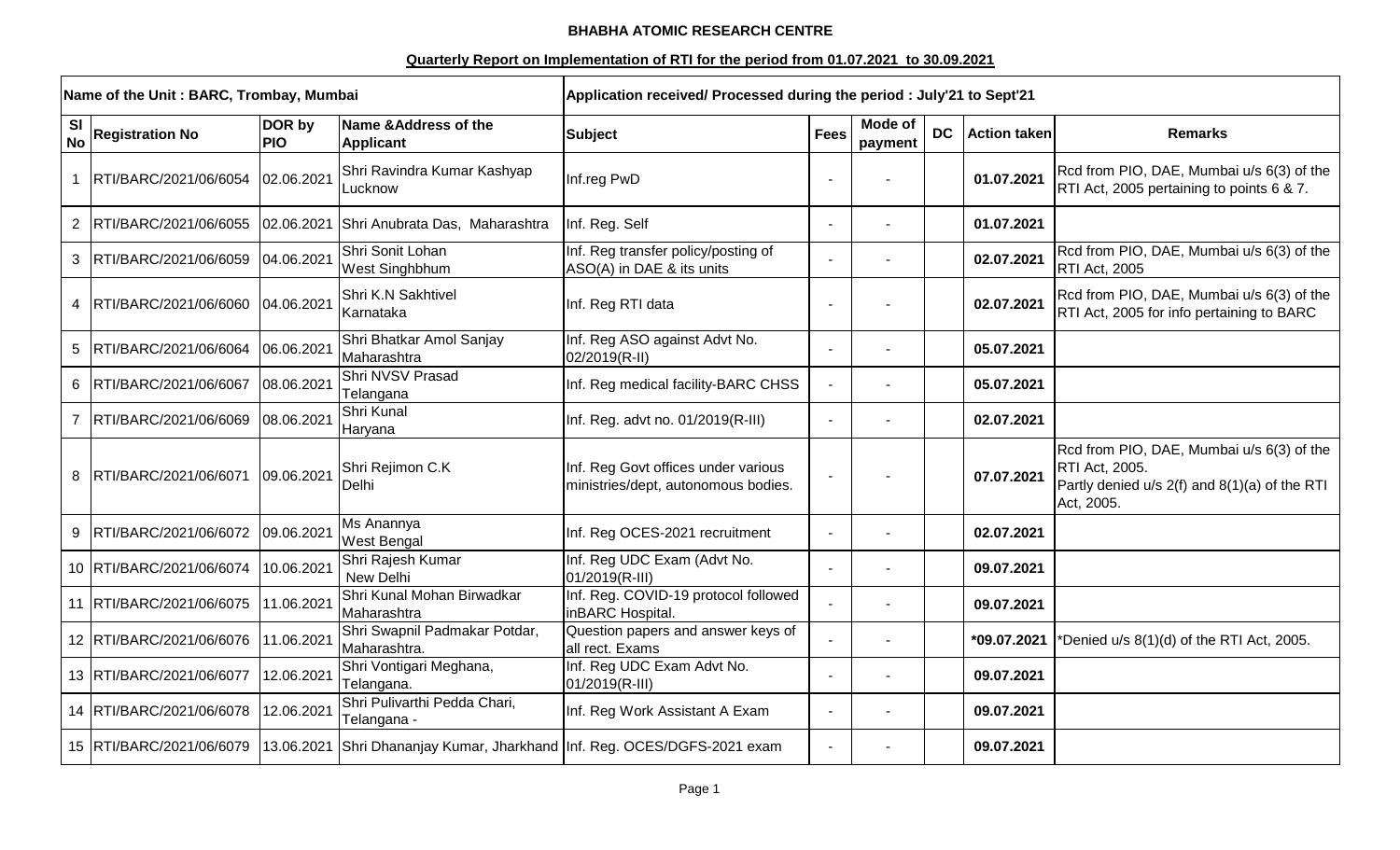| <b>SI</b><br><b>No</b> | <b>Registration No</b>                | DOR by<br><b>PIO</b> | Name & Address of the<br><b>Applicant</b>    | <b>Subject</b>                                                        | <b>Fees</b> | <b>Mode of</b><br>payment | <b>DC</b> | <b>Action taken</b> | <b>Remarks</b>                                                                                                                                                                                                                                                |
|------------------------|---------------------------------------|----------------------|----------------------------------------------|-----------------------------------------------------------------------|-------------|---------------------------|-----------|---------------------|---------------------------------------------------------------------------------------------------------------------------------------------------------------------------------------------------------------------------------------------------------------|
|                        | 16 RTI/BARC/2021/06/6080              |                      | 13.06.2021   Ms. Sridevi V., Tamilnadu       | Inf. Reg. Tenders                                                     |             |                           |           | *09.07.2021         | *Denied u/s 2(f) of the RTI Act, 2005                                                                                                                                                                                                                         |
|                        | 17   RTI/BARC/2021/06/6081            |                      | 14.06.2021 Shri Arpit Arora, Uttarakhand.    | Inf. Reg. OCES/DGFS-2020 exam<br>interview marks of self              |             |                           |           | 09.07.2021          |                                                                                                                                                                                                                                                               |
|                        | 18 RTI/BARC/2021/06/6082              |                      | 14.06.2021 Shri Anurag Pandey, U.P.          | Inf. Reg. OCES/DGFS-2020 exam<br>interview marks of self              |             |                           |           | 09.07.2021          |                                                                                                                                                                                                                                                               |
|                        | 19 RTI/BARC/2021/06/6083              |                      | 14.06.2021 Shri Shubham Kaushik, U.P.        | Inf. Reg. OCES/DGFS-2020 exam<br>interview marks of self              |             |                           |           | 09.07.2021          |                                                                                                                                                                                                                                                               |
|                        | 20 RTI/BARC/2021/06/6084              |                      | 14.06.2021 Shri Arjun Kulshrestha, M.P.      | Inf. Reg. OCES/DGFS-2020 exam<br>interview marks of self              |             |                           |           | 09.07.2021          |                                                                                                                                                                                                                                                               |
|                        | 21   RTI/BARC/2021/06/6085            |                      | 14.06.2021 Shri Saties Kumar, Portblair      | Inf. Reg rect. Rule for canteen                                       |             |                           |           | 13.07.2021          | Partly denied $u/s$ 8(1)(a) and 8(1)(j) of the<br>RTI Act, 2005.                                                                                                                                                                                              |
|                        | 22 RTI/BARC/2021/06/6086              | 15.06.2021           | Shri Ashu Jaglan, Chandigarh.                | Inf. Reg. OCES/DGFS-2020 exam<br>interview marks of self              |             |                           |           | 09.07.2021          |                                                                                                                                                                                                                                                               |
|                        | 23 RTI/BARC/2021/06/6087              | 15.06.2021           | Shri Sanjeet Kumar Meena<br>Rajasthan -      | Inf. Reg BARC Advt No. 01/2019-R-III                                  |             |                           |           | 13.07.2021          |                                                                                                                                                                                                                                                               |
|                        | 24 RTI/BARC/2021/06/6089              | 15.06.2021           | Shri Shiv Kamal Bahadur Yadav<br>Maharashtra | Inf. Reg Scientific Assistant                                         |             |                           |           | 12.07.2021          | Rcd from PIO, DAE, Mumbai u/s 6(3) of the<br>RTI Act, 2005                                                                                                                                                                                                    |
|                        | 25   RTI/BARC/2021/06/6090            | 16.06.2021           | Shri Kunal Mohan Birwadkar<br>Maharashtra    | Inf. Reg divisions working on COVID<br>related activities             |             |                           |           | 13.07.2021          |                                                                                                                                                                                                                                                               |
|                        | 26 RTI/BARC/2021/06/6091              | 19.06.2021           | SK.Md Mamun<br>Westbengal                    | Inf. Reg Advt No. 01/2019-R-III                                       |             |                           |           | 13.07.2021          |                                                                                                                                                                                                                                                               |
|                        | 27 RTI/BARC/2021/06/6092              | 21.06.2021           | Shri Chetan Kumar Meena<br>Rajasthan         | Inf. Reg Promotion policy of<br>Technician (PWD)                      |             |                           | 12        | 13.07.2021          | Rcd from PIO, DAE, Mumbai u/s 6(3) of the<br>RTI Act, 2005.<br>DC rcd and doc prov on 15.07.2021                                                                                                                                                              |
|                        | 28 RTI/BARC/2021/06/6093              | 21.06.2021           | Shri Deepanshu Chauhan,<br>Haryana.          | Inf. Reg. OCES/DGFS 2020 interview<br>marks of self and cut off marks |             |                           |           | 13.07.2021          |                                                                                                                                                                                                                                                               |
|                        | 29 RTI/BARC/2021/06/6094 21.06.2021   |                      | Shri Resapu Adithya Kumar<br>Reddy, A.P.     | Inf reg Advt No. 02/2019-R-II for the<br>post of Security Guard       |             |                           |           | 13.07.2021          |                                                                                                                                                                                                                                                               |
|                        | 30 RTI/BARC/2021/06/6095              | 21.06.2021           | Shri Chaithanyaa K G, Tamil<br>Nadu.         | Inf. Reg. OCES/DGFS 2020 interview<br>marks of self and cut off marks |             |                           |           | 13.07.2021          |                                                                                                                                                                                                                                                               |
|                        | 31  RTI/BARC/2021/06/6096  22.06.2021 |                      | Shri M. Valli Narayanan, Tamil<br>Nadu.      | Inf. Reg. Transportation cost                                         |             |                           |           | 20.07.2021          | Rcd from PIO, DAE u/s 6(3) of the RTI Act,<br>2005.<br>Trfd online to Pio, BARCF, Kalpakkam, PIO<br>RMP, Mysuru, PIO, BARC, tarapur, PIO,<br>BARC, Vizag u/s 6(3) of the RTI Act, 2005<br>on 25.06.2021.<br>Partly denied u/s 8(1)(a) of the RTI Act,<br>2005 |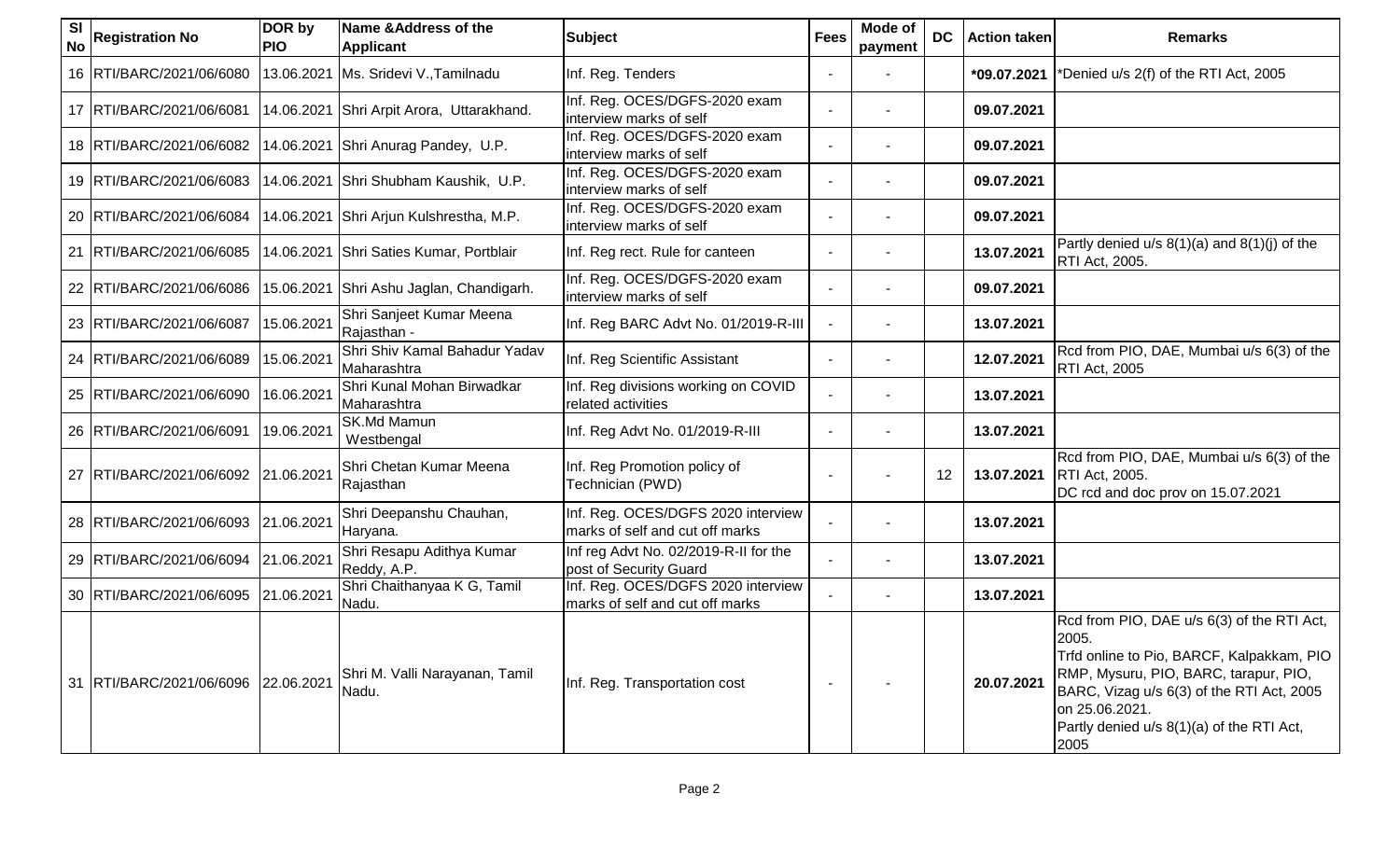| SI<br><b>No</b> | <b>Registration No</b>   | DOR by<br><b>PIO</b> | Name & Address of the<br><b>Applicant</b> | <b>Subject</b>                                                               | <b>Fees</b> | Mode of<br>payment | <b>DC</b> | l Action taken | <b>Remarks</b>                              |
|-----------------|--------------------------|----------------------|-------------------------------------------|------------------------------------------------------------------------------|-------------|--------------------|-----------|----------------|---------------------------------------------|
|                 | 32 RTI/BARC/2021/06/6097 | 23.06.2021           | Telangana                                 | -- - - -   Shri Bheemanathini Kalyan Kumar   Inf. Reg Advt No. 01/2019-R-III |             |                    |           | 20.07.2021     | Partly denied u/s 2(f) of the RTI Act, 2005 |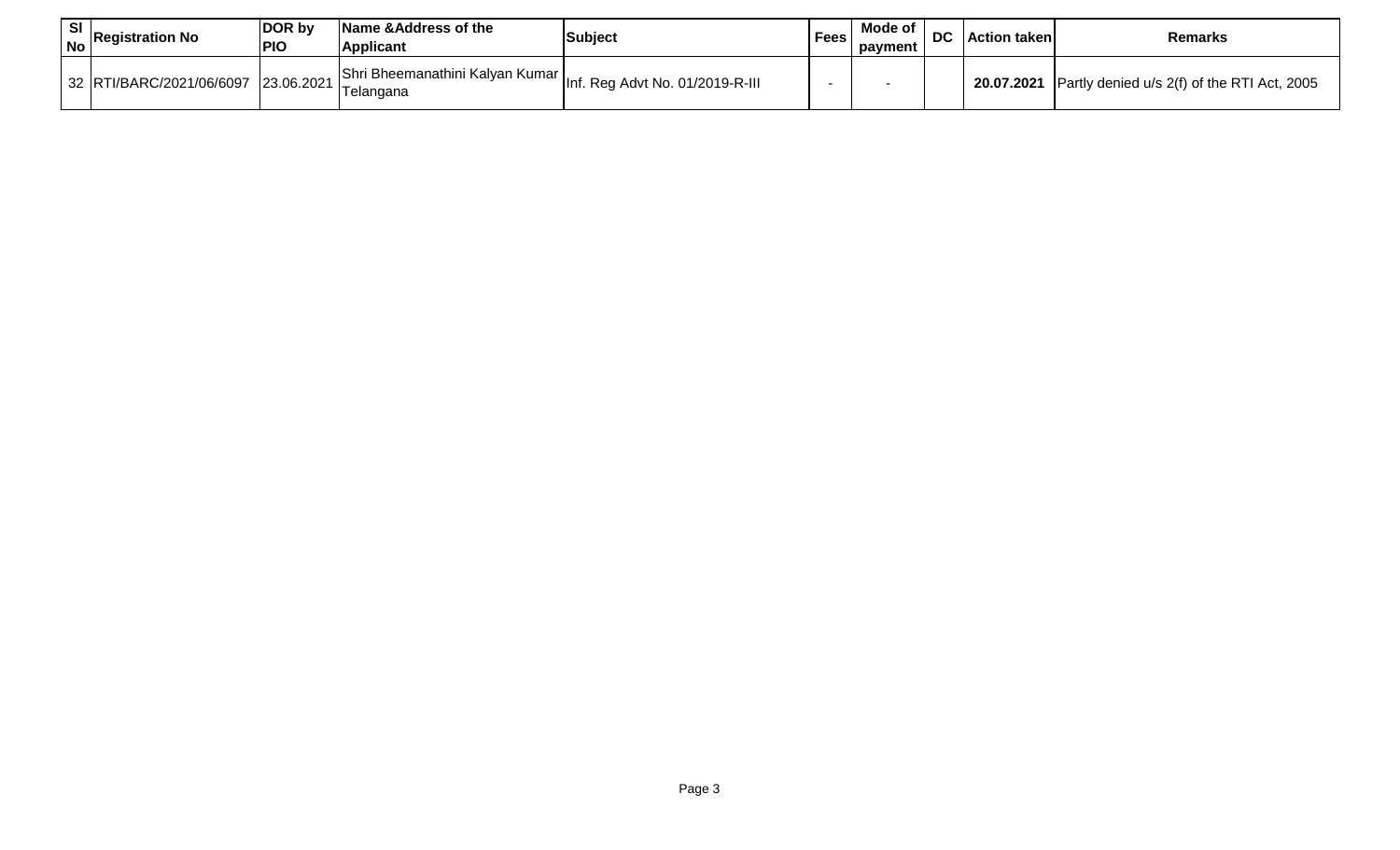| <b>SI</b><br><b>No</b> | <b>Registration No</b>                                         | DOR by<br><b>PIO</b> | Name & Address of the<br><b>Applicant</b>  | <b>Subject</b>                                                                     | <b>Fees</b>    | Mode of<br>payment | <b>DC</b> | <b>Action taken</b> | <b>Remarks</b>                                                                                                                |
|------------------------|----------------------------------------------------------------|----------------------|--------------------------------------------|------------------------------------------------------------------------------------|----------------|--------------------|-----------|---------------------|-------------------------------------------------------------------------------------------------------------------------------|
|                        | 33 RTI/BARC/2021/06/6098                                       | 23.06.2021           | Shri Ajay Kumar<br>Madhya Pradesh          | Inf. Reg Sub-officer Course                                                        |                |                    |           | 15.07.2021          |                                                                                                                               |
|                        | 34   RTI/BARC/2021/06/6099                                     | 23.06.2021           | Shri Ravi Kumar<br><b>Bihar</b>            | Inf. Reg rectt of Scientific Officer in<br>2021                                    |                |                    |           | 09.07.2021          |                                                                                                                               |
|                        | 35 RTI/BARC/2021/06/6100                                       | 25.06.2021           | Shri D Santhosh Kumar,<br>Telangana -      | Inf. Reg UDC exam vide Advt. No.<br>01/2019(R-III)                                 |                |                    |           | 15.07.2021          | Rcd from PIO, BARC, Vizag u/s 6(3) of the<br><b>RTI Act, 2005.</b>                                                            |
|                        | 36   RTI/BARC/2021/06/6101                                     |                      | 27.06.2021 Shri Puran Singh, Rajasthan     | Inf. Reg. promotion norms, perks and<br>other details of Security Guard & ASO      |                |                    |           | 26.07.2021          | Partly denied u/s 2(f) of the RTI Act, 2005.                                                                                  |
|                        | 37 RTI/BARC/2021/06/6102                                       |                      | 28.06.2021 Shri Himmat Singh, Maharashtra. | Inf. Reg. Employee details                                                         |                |                    |           | 27.07.2021          | Partly denied u/s $2(f)$ , $8(1)(a)$ & $8(1)(j)$ of the<br>RTI Act, 2005.                                                     |
|                        | 38 RTI/BARC/2021/06/6103                                       |                      | 28.06.2021 Shri Saksham Srivastava, M.P.   | Inf. Reg. OCES/DGFS-2020 interview<br>marks of self                                |                |                    |           | 09.07.2021          |                                                                                                                               |
|                        | 39 RTI/BARC/2021/06/6104                                       | 28.06.2021           | Shri P. B. Devarukhkar,<br>Maharashtra.    | Inf. Reg. Adhoc promotions                                                         |                |                    |           | 26.07.2021          | Rcd from PIO, DAE, Mumbai u/s 6(3) of the<br>RTI Act, 2005.                                                                   |
|                        | 40   RTI/BARC/2021/06/6105                                     | 28.06.2021           | Dr. Gopal Nath, Varanasi.                  | Inf. Reg. BARC employee                                                            |                |                    |           | *15.07.2021         | *Denied u/s 8(1)(j) of the RTI Act, 2005.                                                                                     |
|                        | 41   RTI/BARC/2021/06/6106   29.06.2021   Shri Aman Soni, U.P. |                      |                                            | Inf. W.r.t. Steno-II post vide Advt. No.<br>01/2019-R-III                          |                |                    |           | ** 05.07.2021       | Rcd from PIO, DAE, Mumbai u/s 6(3) of the<br>RTI Act, 2005.<br>**Trfd. To PIO, AERB, Mumbai u/s 6(3) of<br>the RTI Act, 2005. |
|                        | 42 RTI/BARC/2021/06/6107                                       | 29.06.2021           | Shri Sachin Singh Naruka,<br>Rajasthan.    | Inf. Reg. OCES/DGFS-2020 interview<br>marks of self and cutoff marks               |                |                    |           | 15.07.2021          |                                                                                                                               |
|                        | 43 RTI/BARC/2021/06/6108                                       | 29.06.2021           | Shri Anil Kumar Bamil, Delhi               | Inf. Reg Advt No. 01/2019-R-III for the<br>post of UDC                             |                |                    |           | 19.07.2021          |                                                                                                                               |
|                        | 44   RTI/BARC/2021/06/6109                                     | 30.06.2021           | Shri Jishnu Jyoti Bordoloi, Assam.         | Inf. Reg. OCES/DGFS-2020 interview<br>marks of self and cutoff marks               |                |                    |           | 15.07.2021          |                                                                                                                               |
|                        | 45 RTI/BARC/2021/07/6110                                       | 05.07.2021           | Shri Mayank Bhatnagar<br>Gujarat           | Inf reg OCES/DGFS-2020                                                             |                | Online             |           | 19.07.2021          |                                                                                                                               |
|                        | 46   RTI/BARC/2021/07/6111                                     | 05.07.2021           | Shri Abhishek Kumar, Bihar                 | Inf. Reg Advt No. 01/2020(NRB)                                                     |                | Online             |           | 20.07.2021          | Partly denied u/s 2(f) of the RTI Act, 2005                                                                                   |
|                        | 47   RTI/BARC/2021/07/6112   06.07.2021                        |                      | Shri Firoz Khan<br>Rajasthan               | Inf reg Advt No. 01/2021(R-I)                                                      |                | Online             |           | 26.07.2021          |                                                                                                                               |
|                        | 48 RTI/BARC/2021/07/6113                                       | 06.07.2021           | Shri Vishnu G<br><b>Tamil Nadu</b>         | Inf. Reg Advt No. 01/2021 (R-I),<br>Nurse/A post at RMRC, Klkata &<br>BARC, Mumbai | $\blacksquare$ | Online             |           | 26.07.2021          |                                                                                                                               |
|                        | 49   RTI/BARC/2021/07/6114                                     | 06.07.2021           | Shri Kuldeep, Uttar Pradesh                | Inf reg application form for BARC-<br>2021                                         |                | Online             |           | *20.07.2021         | *Denied u/s 2(f) of the RTI Act, 2005                                                                                         |
|                        | 50 RTI/BARC/2021/07/6115                                       |                      | 06.07.2021 Shri Puapendra, Rajasthan       | Inf. Reg track change norms for Work<br>Assistant<br>Page 4                        |                | Online             |           | 29.07.2021          |                                                                                                                               |
|                        |                                                                |                      |                                            |                                                                                    |                |                    |           |                     |                                                                                                                               |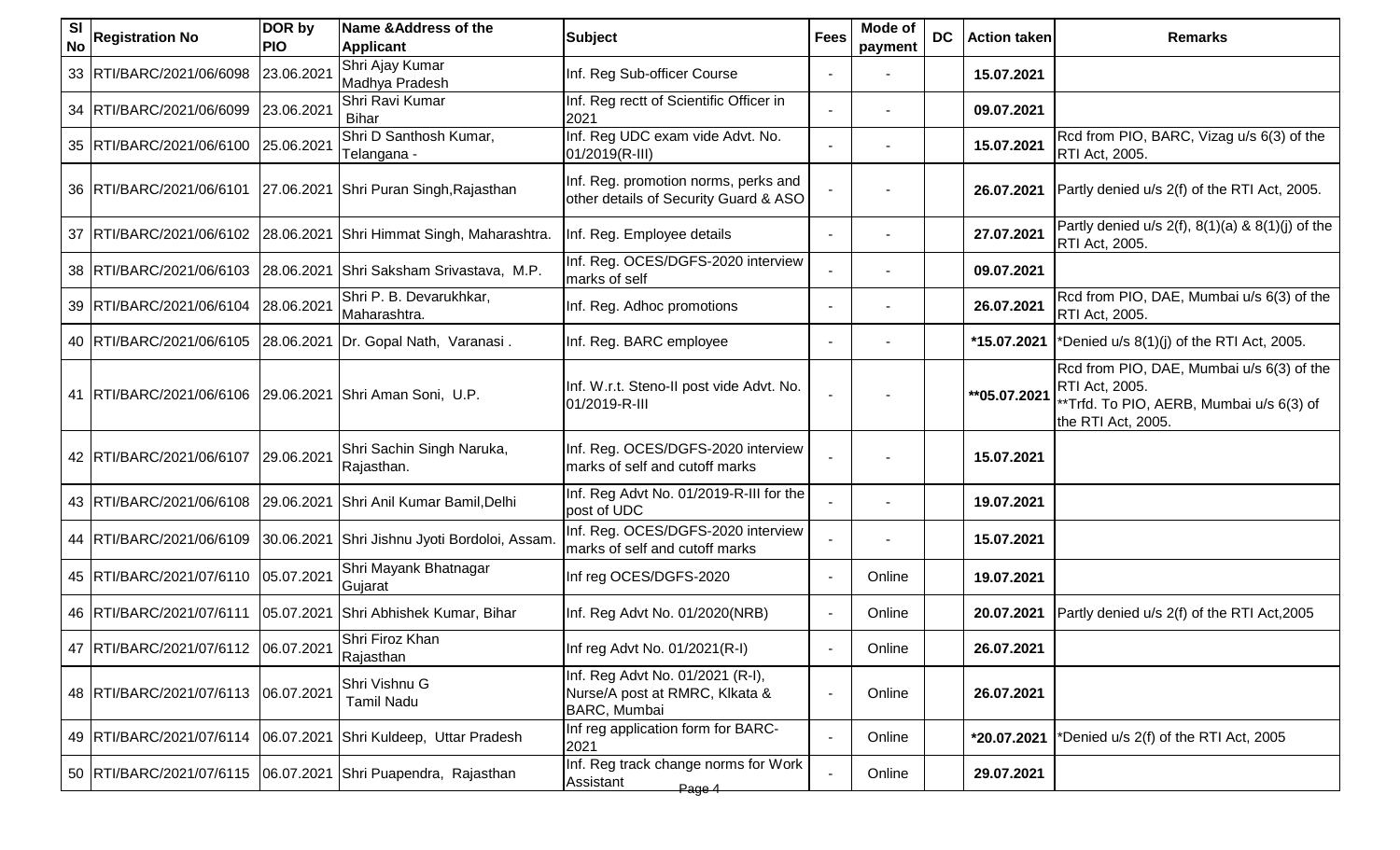| <b>SI</b><br><b>No</b> | <b>Registration No</b>   | DOR by<br><b>PIO</b> | Name & Address of the<br><b>Applicant</b>                        | <b>Subject</b>                                                         | <b>Fees</b> | Mode of<br>payment | <b>DC</b> | <b>Action taken</b> | <b>Remarks</b>                                                                                                                            |
|------------------------|--------------------------|----------------------|------------------------------------------------------------------|------------------------------------------------------------------------|-------------|--------------------|-----------|---------------------|-------------------------------------------------------------------------------------------------------------------------------------------|
| 51                     | RTI/BARC/2021/07/6116    | 05.07.2021           | Shri Ravindra Vasant Mhatre,<br>Maharashtra                      | Inf. Reg. Land                                                         | 10          | <b>IPO</b>         |           | 03.08.2021          |                                                                                                                                           |
|                        |                          |                      | 52 RTI/BARC/2021/07/6117 07.07.2021 Shri Shamlal Goyal New Delhi | Inf. Reg Purchase Order under<br>contract                              |             | Online             |           | **09.07.2021        | Rcd from PIO, DAE, Mumbai u/s 6(3) of the<br><b>RTI Act, 2005</b><br>**Trfd. To PIO, DPS u/s 6(3) of the RTI Act,<br>2005.                |
|                        | 53 RTI/BARC/2021/07/6118 | 07.07.2021           | Shri Jaisaikiran Reddy Kurre<br>Vizag                            | Inf. Reg OCES/DGFS - 2021                                              |             | Online             |           | 26.07.2021          |                                                                                                                                           |
|                        | 54 RTI/BARC/2021/07/6119 | 07.07.2021           | Shri Sunil Sharanappa Manikade<br>Maharashtra                    | Inf. Reg answer key & marks for Work<br>Assistant/A                    |             | Online             |           | 20.07.2021          |                                                                                                                                           |
|                        | 55 RTI/BARC/2021/07/6120 | 07.07.2021           | Shri Bhagvath E<br>Kerala                                        | Inf. Reg Advt No. 01/2019(R-III)                                       |             | Online             |           | 20.07.2021          | Rcd from PIO, DAE, Mumbai u/s 6(3) of the<br>RTI Act, 2005                                                                                |
|                        | 56 RTI/BARC/2021/07/6121 | 09.07.2021           | Shri Pradip Chakraborty<br><b>Uttarakhand</b>                    | Inf. Reg Pay & designation of Diploma<br>Engg                          |             | Online             |           | 05.08.2021          | Rcd from PIO, DAE, Mumbai u/s 6(3) of the<br><b>RTI Act, 2005</b>                                                                         |
|                        | 57 RTI/BARC/2021/07/6122 | 09.07.2021           | Shri S.M Deenadayalan<br>Chennai                                 | Inf. Reg Legal proceedings for point<br>no. 5, 15 & 16                 |             |                    |           | 26.07.2021          | Rcd from Under Secretary (I&M) & PIO,<br>DAE, Mumbai u/s 6(3) of the RTI Act, 2005.<br>Partly denied u/s 8(1)(j) of the RTI Act,<br>2005. |
|                        | 58 RTI/BARC/2021/07/6123 | 09.07.2021           | Shri Abhishek Chandra<br><b>Bihar</b>                            | Inf. Reg Advt no. 01/2019-R-III                                        |             | Online             |           | 26.07.2021          |                                                                                                                                           |
|                        | 59 RTI/BARC/2021/07/6124 | 09.07.2021           | Shri Kotyada Vinodsai Raja<br>Andhra Pradesh                     | Inf. Reg BARC/MYS/01/2018                                              |             | Online             |           | **13.07.2021        | **Trfd to PIO, RMP, Mysuru u/s 6(3) of the<br>RTI Act, 2005.                                                                              |
|                        | 60 RTI/BARC/2021/07/6125 | 09.07.2021           | Shr Azmeera Pavan<br>Andhra Pradesh                              | Inf. Reg BARC/MYS/01/2021<br>advertisemnt                              |             | Online             |           | **13.07.2021        | **Trfd to PIO, RMP (Mysuru) u/s 6(3) of the<br>RTI Act, 2005.                                                                             |
| 61                     | RTI/BARC/2021/07/6126    | 11.07.2021           | Ms. Sunithamol KT<br>Kerala                                      | Inf. Reg RSO (Level-III) at Medical<br>Cyclotron Facility at RMC       |             | Online             |           | 06.08.2021          |                                                                                                                                           |
|                        | 62 RTI/BARC/2021/07/6127 |                      | 12.07.2021 Shri N D V Sukumar, Karnataka.                        | Inf. Reg. 7 CPC recommendation for<br>radiographers (X-Ray Technician) |             | Online             |           | 06.08.2021          | Rcd from PIO, DAE, Mumbai u/s 6(3) of the<br>RTI Act, 2005                                                                                |
|                        | 63 RTI/BARC/2021/07/6128 |                      | 12.07.2021 Shri Siva, Tamil Nadu                                 | Inf. Reg. OCES/DGFS-2021 exam                                          |             | Online             |           | 22.07.2021          | Rcd from PIO, BARC Facilities, Kalpakkam<br>u/s 6(3) of the RTI Act, 2005                                                                 |
|                        | 64 RTI/BARC/2021/07/6129 | 12.07.2021           | Shri Ankur Kumar<br>Uttar Pradesh                                | Inf. Reg TA of SC/ST who attending<br>examination for WA post          |             | Online             |           | *05.08.2021         | Rcd from PIO, BARC (Tarapur) u/s 6(3) of<br>the RTI Act, 2005.<br>*Denied u/s 2(f) of the RTI Act, 2005.                                  |
|                        | 65 RTI/BARC/2021/07/6130 | 12.07.2021           | Ms. Nirupma<br>Delhi                                             | Inf. Reg final settlement on<br>resignation of self                    | 10          | DD                 |           | 06.08.2021          |                                                                                                                                           |
|                        | 66 RTI/BARC/2021/07/6131 | 12.07.2021           | Ms. Nirupma<br>Delhi                                             | Inf. Reg Form-16 for FY-2020-2021 of<br>self on resignation            | 10          | DD                 |           | 06.08.2021          |                                                                                                                                           |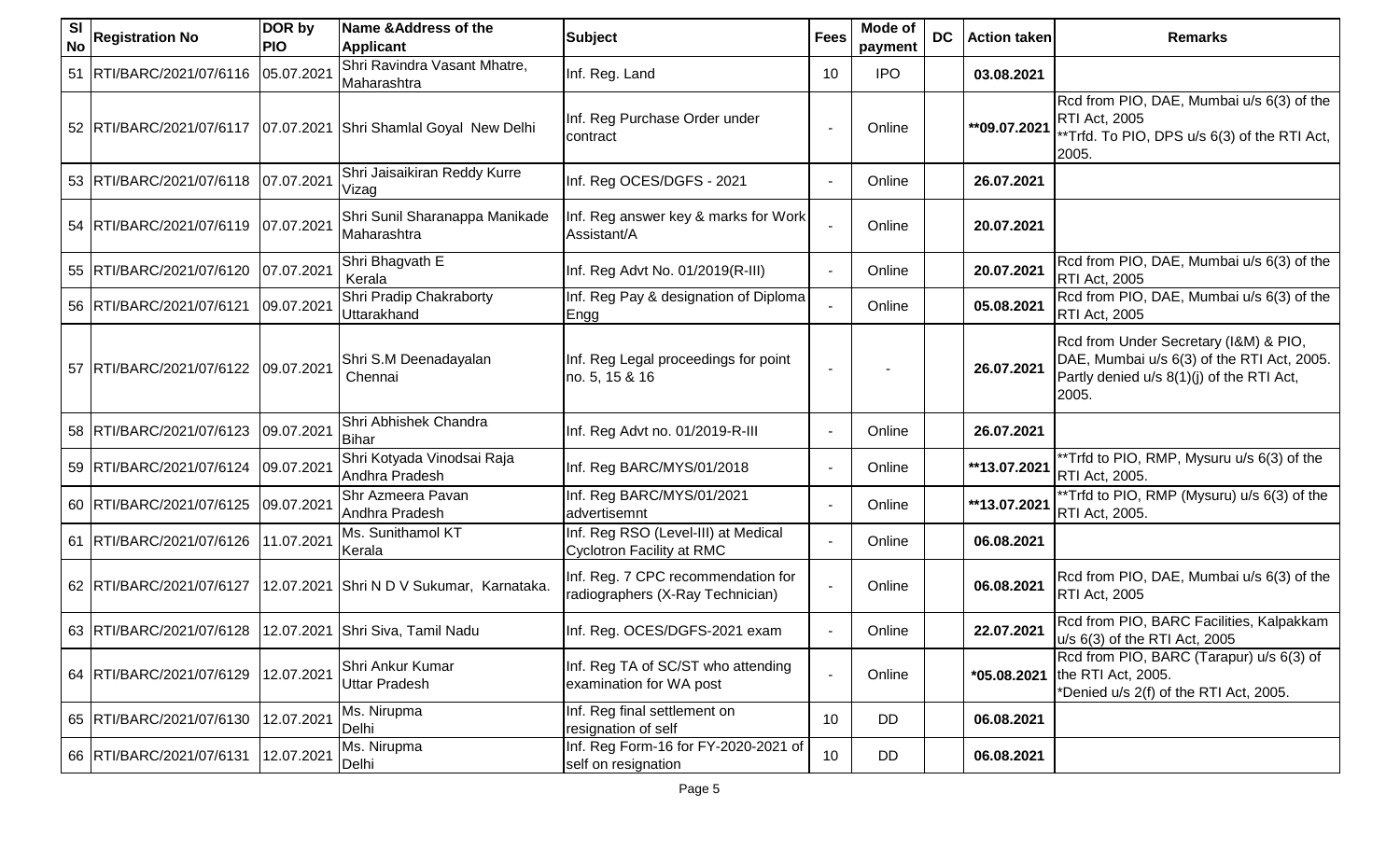| <b>SI</b><br><b>No</b> | <b>Registration No</b>     | DOR by<br><b>PIO</b> | Name & Address of the<br><b>Applicant</b>                         | <b>Subject</b>                                                                 | <b>Fees</b> | Mode of<br>payment      | DC. | <b>Action taken</b> | <b>Remarks</b>                                                                                                                                                 |
|------------------------|----------------------------|----------------------|-------------------------------------------------------------------|--------------------------------------------------------------------------------|-------------|-------------------------|-----|---------------------|----------------------------------------------------------------------------------------------------------------------------------------------------------------|
|                        | 67 RTI/BARC/2021/07/6132   | 15.07.2021           | Shri Marpu Vamsi Krishna,<br>Andhra Pradesh                       | Inf. Reg. OCES/DGFS 2020 exam<br>(self)                                        |             | Online                  |     | 29.07.2021          |                                                                                                                                                                |
|                        | 68 RTI/BARC/2021/07/6133   |                      | 14.07.2021 Shri Abhinav Sahu, Tilai                               | Inf. Reg OCES-2021 exam                                                        |             | Online                  |     | 06.08.2021          | Partly denied u/s 2(f) of the RTI Act, 2005.                                                                                                                   |
|                        | 69 RTI/BARC/2021/07/6134   | 15.07.2021           | Mr. Shaik Yusuf Basha, Andhra<br>Pradesh                          | Inf. Re.g UGC recorginition of various<br>luniversities                        |             | Online                  |     | *05.08.2021         | Rcd from PIO, BARC, Vizag u/s 6(3) of the<br><b>RTI Act, 2005</b><br>*Denied u/s 2(f) of the RTI Act, 2005.                                                    |
|                        | 70 RTI/BARC/2021/07/6135   | 15.07.2021           | Mr. Nasrudeen Khan, Rajasthan                                     | Inf. Reg. Work Assistant exam                                                  |             | Online                  |     | 06.08.2021          | Rcd from PIO, BARC(Tarapur) u/s 6(3) of<br>the RTI Act, 2005                                                                                                   |
|                        | 71 RTI/BARC/2021/07/6136   | 15.07.2021           | Shri Hari Prasad Bind, Uttar<br>Pradesh                           | Inf. Reg. OCES/DGFS 2020 exam<br>interview marks of self and cut off<br>marks  |             | Online                  |     | 29.07.2021          | Partly denied u/s 8(1)(j) of the RTI Act,<br>2005.                                                                                                             |
|                        | 72 RTI/BARC/2021/07/6137   |                      | 16.07.2021 Mr. Nasrudeen Khan, Rajasthan                          | Inf. Reg. Work Assistant exam                                                  |             | Online                  |     | 06.08.2021          | Rcd from PIO, BARC(Tarapur) u/s 6(3) of<br>the RTI Act, 2005                                                                                                   |
|                        | 73 RTI/BARC/2021/07/6138   | 16.07.2021           | Shri Kunal Mohan Birwadkar<br>Maharashtra                         | Inf. Reg. Interview committee of<br>interview of self.                         |             | Online                  |     | *09.08.2021         | *Denied $u/s$ 8(1)(e) and 8(1)(g) of the RTI<br>Act, 2005.                                                                                                     |
|                        | 74 RTI/BARC/2021/07/6139   |                      | 16.07.2021 Shri K. V. Mirji, Hyderabad                            | Inf. W.r.t. Training and action plan on<br>APAR gradings.                      |             | Paid at<br><b>DAE</b>   |     | *09.08.2021         | Rcd from PIO, DAE, Mumbai u/s 6(3) of the<br>RTI Act, 2005 pertaining to point Nos. 6 & 7<br>of the RTI application.<br>*Denied u/s 2(f) of the RTI Act, 2005. |
|                        | 75   RTI/BARC/2021/07/6140 | 19.07.2021           | Shri Sumit Kumar Yadav, Uttar<br>Pradesh                          | Inf. Reg. OCES/DGFS 2020 exam<br>interview marks of self and cut off<br>lmarks |             | Online                  |     | 30.07.2021          |                                                                                                                                                                |
|                        | 76 RTI/BARC/2021/07/6141   | 19.07.2021           | Shri Aman Thakur<br><b>Himachal Pradesh</b>                       | Inf. Reg OCES/DGFS-2021                                                        |             | Online                  |     | *06.08.2021         | *Denied u/s 2(f) of the RTI Act, 2005.                                                                                                                         |
|                        | 77   RTI/BARC/2021/07/6142 |                      | 19.07.2021 Shri Puran Singh, Rajasthan                            | Inf. Reg Security personnel of DAE &<br>constituent units                      |             | Online                  |     | 10.08.2021          | Rcd from PIO, DAE, Mumbai u/s 6(3) of the<br><b>RTI Act, 2005</b><br>Partly denied u/s 2(f) of the RTI Act, 2005.                                              |
|                        | 78 RTI/BARC/2021/07/6143   | 20.07.2021           | Shri A. Raja Edin Baro,<br>Maharashtra.                           | Inf. Reg. building near BARC<br>premises                                       |             | Paid at<br><b>DCSEM</b> |     | 18.08.2021          | Letter for fee issued on 22.07.2021                                                                                                                            |
|                        | 79 RTI/BARC/2021/07/6144   | 20.07.2021           | Shri Sachin Hembade, Rajasthan                                    | Inf. Reg. Advt. No. 01/2020 (NRB) for<br>the post of Machinist (grinder)       |             | Online                  |     | 18.08.2021          | Rcd from PIO, BARC, Tarapur u/s 6(3) of<br>the RTI Act, 2005                                                                                                   |
|                        |                            |                      | 80   RTI/BARC/2021/07/6145   22.07.2021 Shri Rajaram, Tamil Nadu. | Inf. W.r.t. Cadre review for Assistant<br>and Assistant Accountant post        |             | Online                  |     | 20.08.2021          | Rcd from PIO, DAE, Mumbai u/s 6(3) of the<br><b>RTI Act, 2005</b><br>Partly denied u/s 2(f) of the RTI Act, 2005.                                              |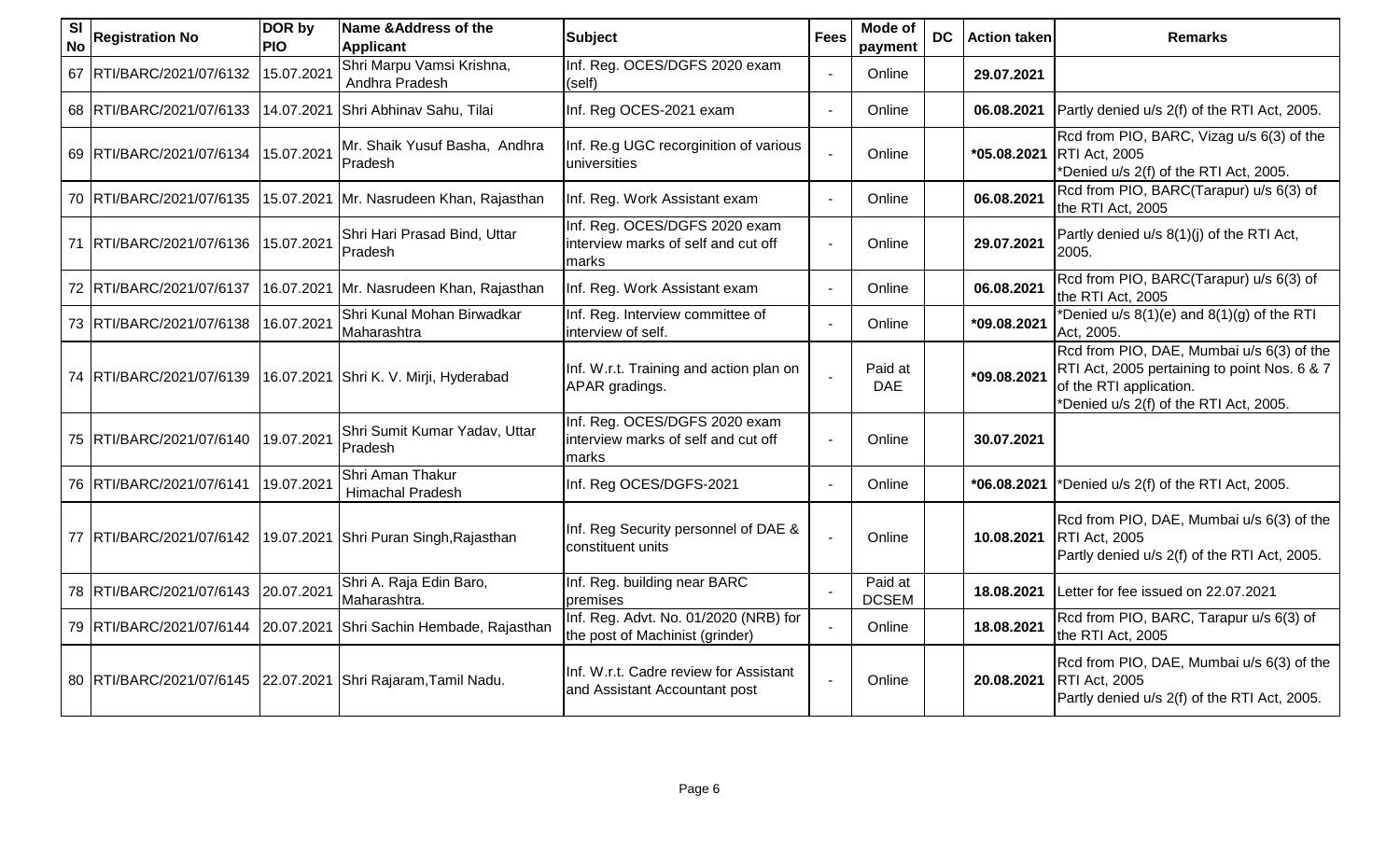| <b>SI</b><br><b>No</b> | <b>Registration No</b>                                     | DOR by<br><b>PIO</b> | Name & Address of the<br><b>Applicant</b>                               | <b>Subject</b>                                                                                        | <b>Fees</b> | Mode of<br>payment | <b>DC</b> | <b>Action taken</b> | <b>Remarks</b>                                                                                                     |
|------------------------|------------------------------------------------------------|----------------------|-------------------------------------------------------------------------|-------------------------------------------------------------------------------------------------------|-------------|--------------------|-----------|---------------------|--------------------------------------------------------------------------------------------------------------------|
|                        | 81 RTI/BARC/2021/07/6146                                   |                      | 22.07.2021   Ms. Monica Mishra, Maharashtra.                            | Inf. W.r.t rect. In different posts in<br>BARC and transaparency check from<br>vigilance              |             | Online             |           | 13.08.2021          | Rcd from PIO, BARC, Tarapur u/s 6(3) of<br>the RTI Act, 2005.<br>Partly denied u/s 2(f) of the RTI Act, 2005       |
|                        | 82 RTI/BARC/2021/07/6147                                   |                      | 22.07.2021   Ms. Tanya Agarwal, Uttar Pradesh   Inf. Reg OCES/DGFS-2021 |                                                                                                       |             | Online             |           | *18.08.2021         | Rcd from PIO, Dept. Of Higher Education<br>u/s 6(3) of the RTI Act, 2005.<br>*Denied u/s 2(f) of the RTI Act, 2005 |
|                        | 83 RTI/BARC/2021/07/6148                                   | 23.07.2021           | Shri Surjeet Prasad,<br>Uttar Pradesh                                   | Inf. w.r.t Msc Nuclear medicine                                                                       |             | <b>BPL</b>         |           | 13.08.2021          |                                                                                                                    |
|                        | 84 RTI/BARC/2021/07/6149                                   | 24.07.2021           | Shri Vikash Morya, Madhya<br>Pradesh                                    | Inf. Reg eligibility & qualification for<br>fire service post                                         |             | Online             |           | 09.08.2021          |                                                                                                                    |
|                        | 85 RTI/BARC/2021/07/6150 24.07.2021                        |                      | Shri Nimesh Chandra, New Delhi                                          | Inf. Reg. OCES/DGFS 2020 exam<br>interview marks of self and cut off<br>marks                         |             | Online             |           | 13.08.2021          |                                                                                                                    |
|                        | 86 RTI/BARC/2021/07/6151 24.07.2021 Sri Amit Kumar, Delhi. |                      |                                                                         | Inf. Reg. OCES/DGFS 2020 exam<br>interview marks of self and cut off<br>marks and OCES/DGFS 2021 exam |             | Online             |           | 18.08.2021          |                                                                                                                    |
|                        | 87 RTI/BARC/2021/07/6152 25.07.2021                        |                      | Shri Amit Kumar, Bihar.                                                 | Inf. Reg. Advt. No. 01/2020 (NRB) for<br>the post of Stipendiary Trainee CAT 1                        |             | Online             |           | 23.08.2021          |                                                                                                                    |
|                        | 88 RTI/BARC/2021/07/6153                                   | 25.07.2021           | Shri Shanti Swaroop, Uttar<br>Pradesh                                   | Inf. Reg. OCES/DGFS 2020 exam<br>interview marks of self and cut off<br>marks                         |             | Online             |           | 13.08.2021          |                                                                                                                    |
|                        | 89 RTI/BARC/2021/07/6154                                   | 26.07.2021           | Shri Sitaram Kumar, Rajasthan                                           | Inf. Reg. Death of scientists                                                                         |             | Online             |           | *09.08.2021         | *Denied u/s 2(f) of the RTI Act, 2005.                                                                             |
|                        | 90 RTI/BARC/2021/07/6155                                   | 27.07.2021           | Shri Rajesh R Kalke,<br>Maharashtra.                                    | Inf. Re.g complaint made by self.                                                                     |             | Online             |           | *09.08.2021         | *Denied u/s 8(1)(h) of the RTI Act, 2005.                                                                          |
|                        | 91 RTI/BARC/2021/07/6156                                   | 29.07.2021           | Shri Dheeraj Kumar Semekar,<br>Madhya Pradesh                           | Inf. Reg. OCES/DGFS 2020 exam<br>interview marks of self and cut off<br>marks                         |             | Online             |           | 13.08.2021          |                                                                                                                    |
|                        | 92 RTI/BARC/2021/07/6157                                   | 30.07.2021           | Shri Satyam Shivaji Gund,<br>Maharashtra.                               | Inf. W.r.t. Advt. No. 2/2019(R-II) for<br>ASO exam                                                    |             | Online             | 20        | 25.08.2021          | DC rcd.and doc prov on 27.09.2021                                                                                  |
|                        | 93 RTI/BARC/2021/07/6158                                   | 30.07.2021           | Shri Abhinandan Tagore, New<br>Delhi                                    | Inf. Re.g UDC exam vide Advt. No.<br>01/2019-R-III                                                    |             | Online             |           | 13.08.2021          |                                                                                                                    |
|                        | 94 RTI/BARC/2021/07/6159                                   | 30.07.2021           | Shri Vithoba M Kankhar,<br>Maharashtra.                                 | Inf. W.r.t. Advt. No. 2/2019(R-II) for<br>ASO exam                                                    |             | Online             |           | *25.08.2021         | *Denied u/s 8(1)(j) of the RTI Act, 2005                                                                           |
|                        | 95 RTI/BARC/2021/07/6160                                   | 30.07.2021           | Shri G. Ravi Shankar,<br>Tamil Nadu.                                    | Inf. Reg determination of age of ink                                                                  | 10          | <b>IPO</b>         |           | 25.08.2021          |                                                                                                                    |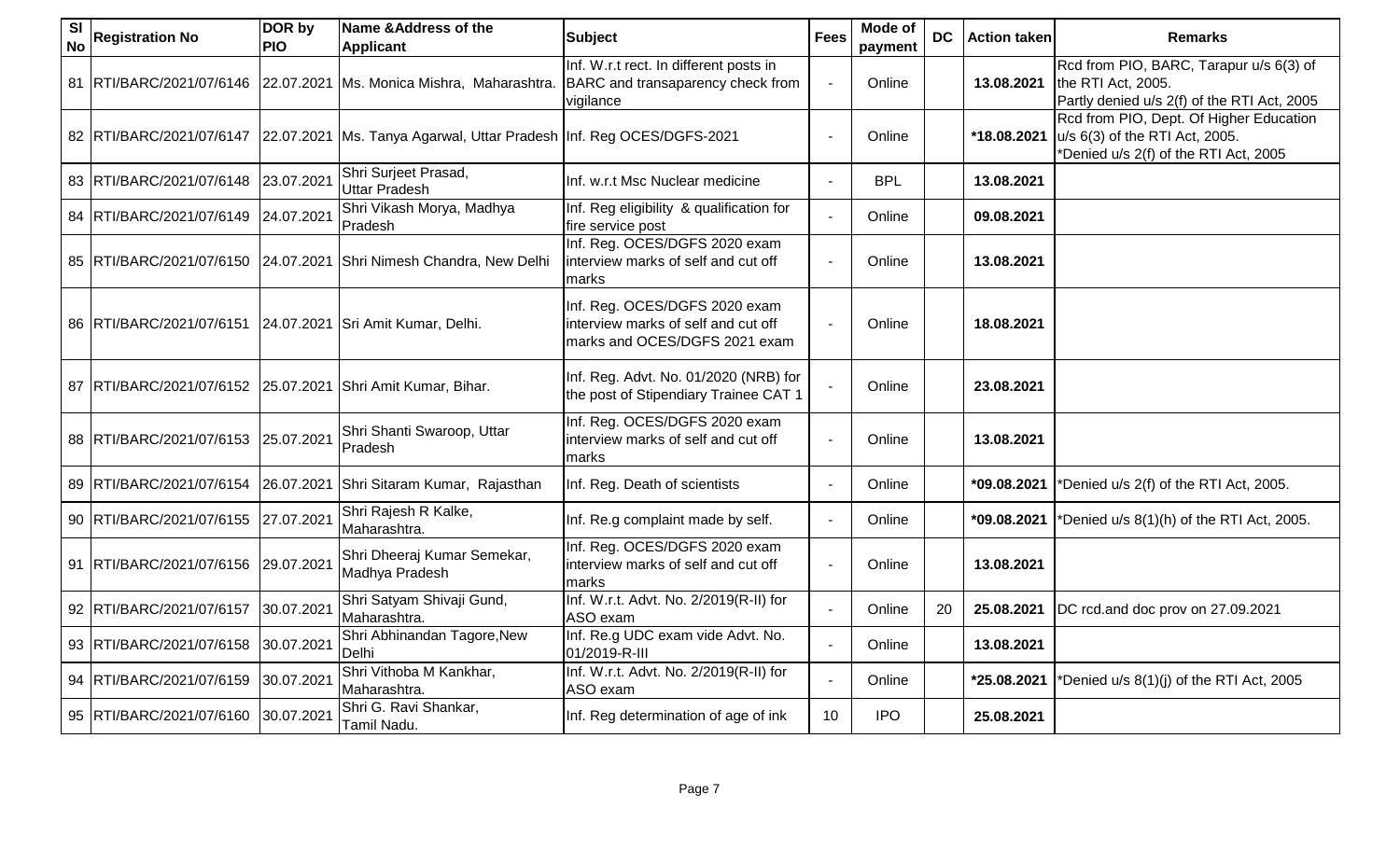| <b>SI</b><br><b>No</b> | <b>Registration No</b>               | DOR by<br><b>PIO</b> | Name & Address of the<br><b>Applicant</b>                     | <b>Subject</b>                                                                             | <b>Fees</b> | Mode of<br>payment | <b>DC</b> | <b>Action taken</b> | <b>Remarks</b>                                                                                                             |
|------------------------|--------------------------------------|----------------------|---------------------------------------------------------------|--------------------------------------------------------------------------------------------|-------------|--------------------|-----------|---------------------|----------------------------------------------------------------------------------------------------------------------------|
|                        | 96 RTI/BARC/2021/07/6161             | 31.07.2021           | Shri Prashant Suryavanshi,<br>Maharashtra.                    | Inf. W.r.t. Advt. No. 2/2019(R-II) for<br>ASO exam                                         |             | Online             |           | 27.08.2021          |                                                                                                                            |
|                        |                                      |                      | 97 RTI/BARC/2021/07/6162 31.07.2021 Shri Yuvraj Kadam, Mumbai | Inf. W.r.t. Advt. No. 2/2019(R-II) for<br>ASO exam                                         |             | Online             |           | 27.08.2021          |                                                                                                                            |
|                        | 98 RTI/BARC/2021/07/6163             |                      | 31.07.2021 Mr. Abrar Ahmad Ansari, Delhi                      | Inf. Reg. OCES/DGFS 2020 exam<br>interview marks of self and cut off<br>marks              |             | Online             |           | 18.08.2021          |                                                                                                                            |
|                        | 99 RTI/BARC/2021/07/6164             |                      | 31.07.2021 Shri Trilok Meena, Chattisgarh.                    | Inf. Reg. Advt. No. 01/2020 (NRB) for<br>Stipendiary Trainee CAT I                         |             | Online             |           | 27.08.2021          |                                                                                                                            |
|                        | 100 RTI/BARC/2021/07/6165            | 31.07.2021           | Shri Vithoba Motiram Kankhar,<br>Maharashtra.                 | Inf. w.r.t. Advt. No. 2/2019(R-II) for<br>ASO exam                                         |             | Online             | 20        | 27.08.2021          | DC rcd. And documents provided on<br>03.09.2021                                                                            |
|                        | 101 RTI/BARC/2021/07/6166            |                      | 31.07.2021 Shri Trilok Meena, Chattisgarh.                    | Inf. Reg. Advt. No. 01/2020 (NRB) for<br>Stipendiary Trainee CAT I                         |             | Online             |           | 25.08.2021          |                                                                                                                            |
|                        | 102 RTI/BARC/2021/07/6167            |                      | 30.07.2021 Shri T. Logu, Tamil Nadu.                          | Inf. W.r.t PRA and APRO post                                                               |             | Online             |           | 27.08.2021          | Trnsf to PIO, DAE, Mumbai u/s 6(3) of the<br>RTI Act, 2005 on 03.08.2021<br>Partly denied u/s 8(1)(j) of the RTI Act, 2005 |
|                        | 103 RTI/BARC/2021/08/6168            | 01.08.2021           | Shri Lokanath Padhan<br>Odisha                                | Inf. W.r.t additional qualification for<br>track change                                    |             | Online             |           | 27.08.2021          | Partly denied u/s 8(1)(j) of the RTI Act, 2005                                                                             |
|                        | 104 RTI/BARC/2021/08/6169            |                      | 02.08.2021 Shri G Manohar, Karnataka.                         | Inf. W.r.t. Advt. No. 2/2019(R-II) for<br>ASO exam                                         |             | Online             | 16        | 31.08.2021          | Partly denied u/s 8(1)(j) of the RTI Act,<br>2005.<br>DC rcd and doc prov on 21.09.2021                                    |
|                        | 105 RTI/BARC/2021/08/6170            | 03.08.2021           | Shri Pushkaraj Sanjay Barhate,<br>Maharashtra.                | Inf. W.r.t. Advt. No. 2/2019(R-II) for<br>the post of Security guard                       |             | Online             |           | 25.08.2021          |                                                                                                                            |
|                        | 106 RTI/BARC/2021/08/6171            | 03.08.2021           | Shri Satyendra Yadav,<br>Madhya Pradesh.                      | Inf. W.r.t. Advt. No. 2/2019(R-II) for<br>ASO exam                                         |             | Online             |           | 31.08.2021          | Rcd from PIO, BARC, Tarapur u/s 6(3) of<br>the RTI Act, 2005                                                               |
|                        | 107 RTI/BARC/2021/08/6172            | 03.08.2021           | Shri K. Anbalagan, Tamil Nadu.                                | Inf. Reg. Question paper for Scientific<br>officer post                                    |             | Online             |           | *25.08.2021         | *Denied u/s 8(1)(d) of the RTI Act, 2005                                                                                   |
|                        | 108 RTI/BARC/2021/08/6173            | 04.08.2021           | Shri Manish Sudarshan Tandon,<br>Madhya Pradesh.              | Inf. W.r.t. Advt. No. 2/2019(R-II) for<br>ASO exam                                         |             | Online             |           | *31.08.2021         | *Denied u/s 8(1)(j) of the RTI Act, 2005                                                                                   |
|                        | 109 RTI/BARC/2021/08/6174 04.08.2021 |                      | Shri Senthil S.<br>Maharashtra.                               | Inf. Reg. Question paper & ans key<br>fro TO/C, TO/D, SO/C & SO/D for civil<br>engineering |             | Online             |           | 30.08.2021          | Rcd from PIO, DAE, Mumbai u/s 6(3) of the<br>RTI Act, 2005.<br>Partly denied u/s 8(1)(d) of the RTI Act,<br>2005           |
|                        | 110 RTI/BARC/2021/08/6175            | 04.08.2021           | Shri Roopesh Gyanchandani<br>Tanay, Madhya Pradesh            | Inf. W.r.t. Advt. No. 2/2019(R-II) for<br>ASO exam                                         | 10          | <b>IPO</b>         |           | 02.09.2021          |                                                                                                                            |
|                        | 111 RTI/BARC/2021/08/6176            | 04.08.2021           | Shri Ram Singh Shivaram Singh<br>Hazare, Maharashtra.         | Inf. Reg. Presence of minerals in sea<br>water                                             |             | Court Fee<br>stamp |           | 05.08.2021          | Letter for fee issued on 05.08.2021                                                                                        |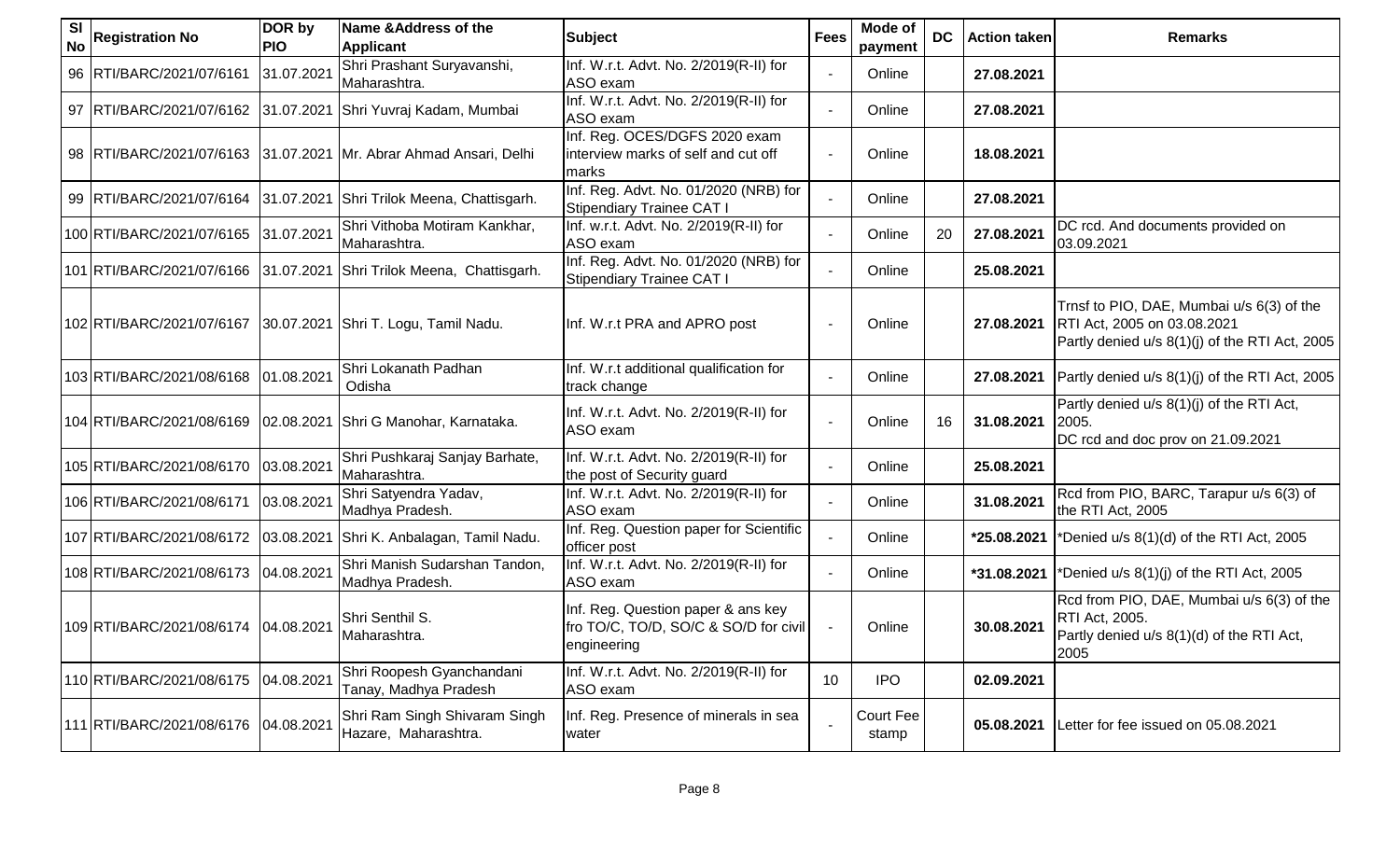| <b>SI</b><br><b>No</b> | <b>Registration No</b>    | DOR by<br><b>PIO</b> | Name & Address of the<br><b>Applicant</b>    | <b>Subject</b>                                                                                 | <b>Fees</b>     | <b>Mode of</b><br>payment | <b>DC</b> | <b>Action taken</b> | <b>Remarks</b>                                                                                                                                                                            |
|------------------------|---------------------------|----------------------|----------------------------------------------|------------------------------------------------------------------------------------------------|-----------------|---------------------------|-----------|---------------------|-------------------------------------------------------------------------------------------------------------------------------------------------------------------------------------------|
|                        | 112 RTI/BARC/2021/08/6177 |                      | 04.08.2021 Shri T. Logu, Tamil Nadu.         | Inf. W.r.t PRA and APRO post                                                                   |                 | Online                    |           | 30.08.2021          | Rcd from PIO, DAE, Mumbai u/s 6(3) of the<br>RTI Act, 2005.<br>Partly denied u/s 8(1)(j) of the RTI Act,<br>2005.                                                                         |
|                        | 113 RTI/BARC/2021/08/6178 | 05.08.2021           | Shri Dibya Ranjan Panda<br>Odisha            | Inf. Reg UDC exam (Advt 01/2019-R-<br>$\vert$ III)                                             |                 | Online                    |           | 25.08.2021          |                                                                                                                                                                                           |
|                        | 114 RTI/BARC/2021/08/6179 | 06.08.2021           | Shri Sanjay Patra<br>West Bengal             | Inf. Reg OCES/DGFS-2021                                                                        |                 | Online                    |           | 31.08.2021          | Partly denied u/s 2(f) of the RTI Act, 2005                                                                                                                                               |
|                        | 115 RTI/BARC/2021/08/6180 | 06.08.2021           | Ms. Meghana K<br>Karnataka                   | Inf. Reg BARC Mysuru Advt                                                                      |                 | Online                    |           | **10.08.2021        | **Trf to PIO, RMP (Mysuru) u/s 6(3) of the<br>RTI Act, 2005                                                                                                                               |
|                        | 116 RTI/BARC/2021/08/6181 | 07.08.2021           | <b>Vishal Varma</b><br>Madhya Pradesh        | Inf. Reg ASO advertisment (No.<br>02/2019-R-II)                                                |                 | Online                    |           | 02.09.2021          |                                                                                                                                                                                           |
|                        | 117 RTI/BARC/2021/08/6182 | 09.08.2021           | Shri Survajit Thakura,<br>West Bengal.       | Inf. Reg. Advt. No. 01/2019 for the<br>post of Stipendiary trainee CAT 2 fitter<br>post        |                 | Online                    |           | 30.08.2021          | Partly denied u/s 8(1)(d) of the RTI Act, 2005                                                                                                                                            |
|                        | 118 RTI/BARC/2021/08/6183 | 09.08.2021           | Shri Rishabh Sharma<br>Rajasthan             | Inf. Reg ASO advertisment (No.<br>02/2019-R-II)                                                |                 | Online                    |           | 02.09.2021          | Partly denied u/s 8(1)(j) of the RTI Act, 2005.<br>DC charges levied (Rs. 18) for QP & Answer<br>sheet                                                                                    |
|                        | 119 RTI/BARC/2021/08/6184 | 09.08.2021           | Shri P. Sreedhar,<br>Karnataka               | Inf. Reg STPT interview eligibility                                                            |                 | Online                    |           | 25.08.2021          |                                                                                                                                                                                           |
|                        | 120 RTI/BARC/2021/08/6185 | 09.08.2021           | Shri Yash Arun Koli,<br>Maharashtra.         | Inf. W.r.t land                                                                                | 10 <sup>°</sup> | <b>IPO</b>                |           | 31.08.2021          |                                                                                                                                                                                           |
|                        | 121 RTI/BARC/2021/08/6186 | 09.08.2021           | Dr. Gopal Nath,<br>Varanasi                  | Inf. Reg. BARC employee                                                                        | 10              | <b>IPO</b>                |           | *25.08.2021         | *Denied u/s 2(f) of the RTI Act, 2005                                                                                                                                                     |
|                        | 122 RTI/BARC/2021/08/6187 | 10.08.2021           | Shri Subham Agarwal,<br>West Bengal.         | Inf. Reg. NOC for appearing in Govt.<br>interview                                              |                 | Online                    |           | *25.08.2021         | Rcd. From PIO, BARC (F), Kalpakkam u/s<br>6(3) of the Rti Act, 2005.<br>Partly transfer to PIO, AMD, Hyderabad u/s<br>6(3) of the RTI Act, 2005.<br>*Denied u/s 2(f) of the RTI Act, 2005 |
|                        | 123 RTI/BARC/2021/08/6188 | 11.08.2021           | Shri Mohan Madhukar Kotherkar<br>Maharashtra | Inf. Reg ASO Exam (Advt No.<br>02/2019-R-II)                                                   |                 | Online                    | 20        | 03.09.2021          | Partly denied u/s 8(1)(j) of the RTI Act, 2005                                                                                                                                            |
|                        | 124 RTI/BARC/2021/08/6189 | 11.08.2021           | Shri Yogendra Singh Mahaur<br>Madhya Pradesh | Inf. Reg written examination of ASO<br>(A) (Advt No. 2/2019(R-II)                              |                 | Online                    |           | 03.09.2021          | Rcd from PIO, BARC (Tarapur) u/s 6(3) of<br>the RTI Act, 2005.                                                                                                                            |
|                        | 125 RTI/BARC/2021/08/6190 | 12.08.2021           | Shri Komal Chauhan<br>Navi Mumbai            | inf reg BARC Mysore Advt No.<br>MYS/01/2021                                                    |                 | Online                    |           | **17.08.2021        | **Trsnf to PIO, RMP(Mysuru) u/s 6(3) of the<br>RTI Act, 2005.                                                                                                                             |
|                        | 126 RTI/BARC/2021/08/6191 | 12.08.2021           | Shri Y.S Mallikarjunaiah<br>Karnataka        | Inf. Reg conversion from NPS to Old<br>Pension Schmem of Shri Satam<br>pradip Narayan, ASO (A) | 10              | <b>IPO</b>                |           |                     | *07.09.2021  *Denied u/s $8(1)(j)$ of the RTI Act, 2005                                                                                                                                   |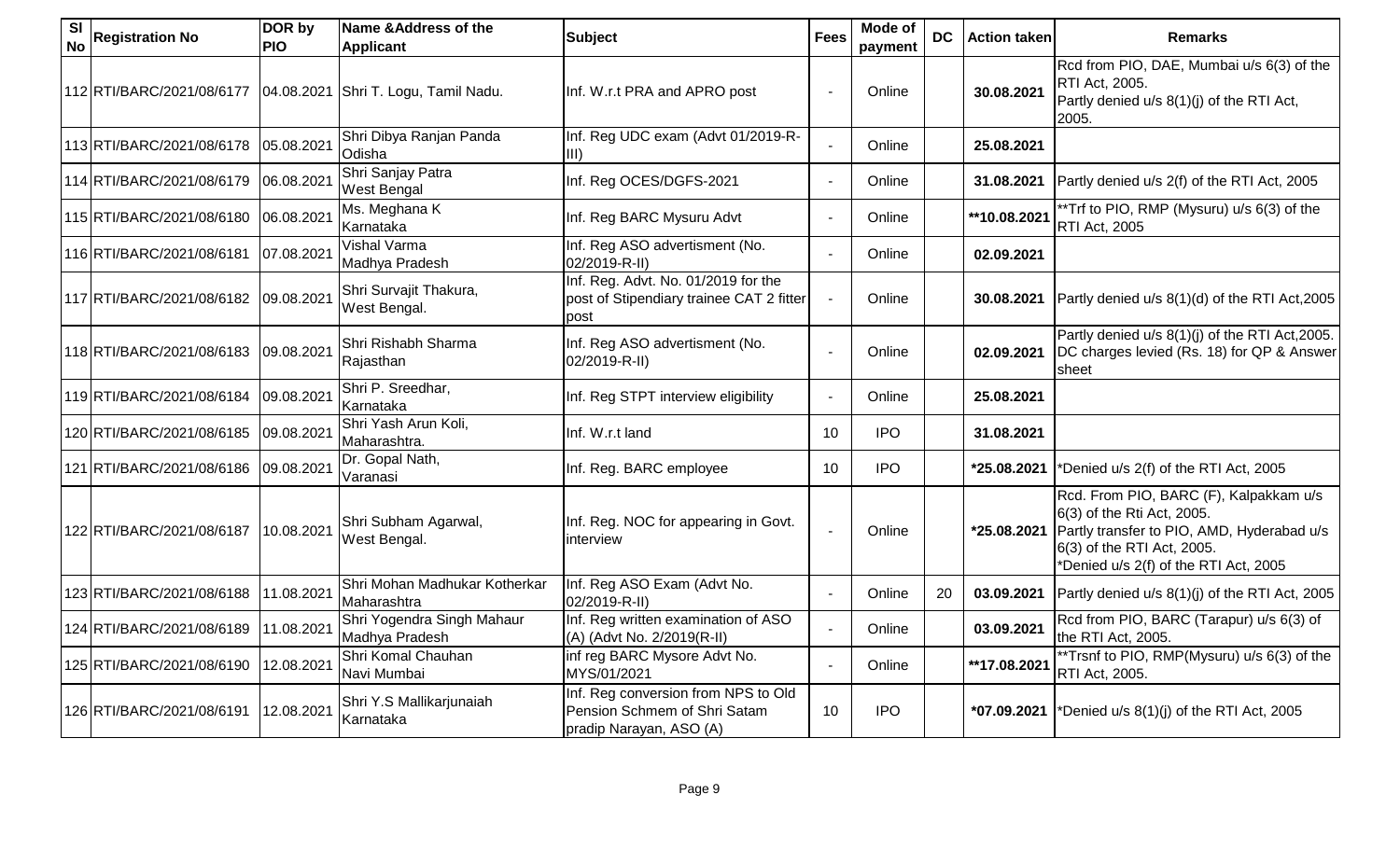| <b>SI</b><br><b>No</b> | <b>Registration No</b>    | DOR by<br><b>PIO</b> | Name & Address of the<br>Applicant           | <b>Subject</b>                                                                                     | <b>Fees</b> | Mode of<br>payment | <b>DC</b> | <b>Action taken</b> | <b>Remarks</b>                                                                                                                               |
|------------------------|---------------------------|----------------------|----------------------------------------------|----------------------------------------------------------------------------------------------------|-------------|--------------------|-----------|---------------------|----------------------------------------------------------------------------------------------------------------------------------------------|
|                        | 127 RTI/BARC/2021/08/6192 | 13.08.2021           | Shri K.V Sumith<br>Telangana                 | Inf reg education qualification ISRO &<br><b>BARC</b>                                              |             | Online             |           | *07.09.2021         | Rcd from PIO, US (E.III.A), Dept of<br>Expenditure u/s 6(3) of the RTI Act, 2005.<br>*Denied u/s 2(f) of the RTI Act, 2005.                  |
|                        | 128 RTI/BARC/2021/08/6193 | 13.08.2021           | Shri Chandrakant Kaneriya<br>Madhya Pradesh  | Inf. Reg applications rcvd against<br>Advt no. BARC/MYS/01/2021 for post<br>code 11.4 (Electrical) |             | Online             |           | **17.08.2021        | Rcd from PIO, DAE, Mumbai u/s 6(3) of the<br>RTI Act, 2005 (For query no. 1 only)<br>**Trsf to PIO, RMP (M) u/s 6(3) of the RTI<br>Act, 2005 |
|                        | 129 RTI/BARC/2021/08/6194 | 13.08.2021           | Shri Tarun Sharma<br>Uttar Pradesh           | Inf. Reg Advt No. 01/2019(R-II) Work<br>Assistant result                                           |             | Online             |           | 07.09.2021          |                                                                                                                                              |
|                        | 130 RTI/BARC/2021/08/6195 | 14.08.2021           | Shri Rupinder Singh<br>Punjab                | Inf. Reg OCES course in 2019-2020 &<br>2020                                                        |             | Online             |           | 07.09.2021          |                                                                                                                                              |
|                        | 131 RTI/BARC/2021/08/6196 | 14.08.2021           | Shri Vishal Keshari<br><b>Uttar Pradesh</b>  | Inf. Reg Electrical diploma certificate<br>for Scientific Assistant post                           |             | Online             |           | *07.09.2021         | Rcd from PIO, DAE, Mumbai u/s 6(3) of the<br>RTI Act, 2005.<br>*Denied u/s 2(f) of the RTI Act, 2005.                                        |
|                        | 132 RTI/BARC/2021/08/6197 | 15.08.2021           | Shri Anandamoy Mukhopadhyay<br>Maharashtra   | Inf. Reg procedure for appt of<br>Scientific Officers in DAE Units                                 |             | Online             |           | *07.09.2021         | Rcd from PIO, DAE, Mumbai u/s 6(3) of the<br><b>RTI Act, 2005.</b><br>*Denied u/s 2(f) of the RTI Act, 2005.                                 |
|                        | 133 RTI/BARC/2021/08/6198 | 16.08.2021           | Shri Ankit<br>Haryana                        | Inf. Reg result of Advt No. 01/2020<br>(NRB)                                                       |             | Online             |           | 07.09.2021          | Partly denied u/s 2(f) of the RTI Act, 2005.                                                                                                 |
|                        | 134 RTI/BARC/2021/08/6199 | 13.08.2021           | Shri Vikash Morya,<br>Madhya Pradesh         | Inf. Reg eligibility & qualification for<br>fire service post                                      |             | Online             |           | *08.09.2021         | *Denied u/s 2(f) of the RTI Act, 2005.                                                                                                       |
|                        | 135 RTI/BARC/2021/08/6200 | 13.08.2021           | Shri Vikash Morya, Madhya<br>Pradesh         | Inf. Reg eligibility & qualification for<br>fire service post                                      |             | Online             |           | *08.09.2021         | *Denied u/s 2(f) of the RTI Act, 2005.                                                                                                       |
|                        | 136 RTI/BARC/2021/08/6201 | 13.08.2021           | Shri Vikash Morya, Madhya<br>Pradesh.        | Inf. Reg eligibility & qualification for<br>fire service post                                      |             | Online             |           | *08.09.2021         | *Denied u/s 2(f) of the RTI Act, 2005.                                                                                                       |
|                        | 137 RTI/BARC/2021/08/6202 | 14.08.2021           | Shri Vikash Morya, Madhya<br>Pradesh         | Inf. Reg eligibility & qualification for<br>fire service post                                      |             | Online             |           | *08.09.2021         | *Denied u/s 2(f) of the RTI Act, 2005.                                                                                                       |
|                        | 138 RTI/BARC/2021/08/6203 | 13.08.2021           | Shri Kunal Mohan Birwadkar<br>Maharashtra    | Inf. Reg complaint against BARC<br>Employee                                                        |             | Online             |           | 09.09.2021          | Partly denied u/s 8(1)(g) of the RTI Act,<br>2005.                                                                                           |
|                        | 139 RTI/BARC/2021/08/6204 | 16.08.2021           | Shri Rahul Kumar Prajapati<br>Maharashtra    | Inf reg Level-2 exam for the post of<br>UDC against Advt No. 01/2019(R-III)                        |             | Online             |           | 13.09.2021          |                                                                                                                                              |
|                        | 140 RTI/BARC/2021/08/6205 | 16.08.2021           | Shri Neilansh Saxena<br><b>Uttar Pradesh</b> | Inf. Reg BARC OCES/DGFS-2020<br>(Chemical engg)                                                    |             | Online             |           | 07.09.2021          |                                                                                                                                              |
|                        | 141 RTI/BARC/2021/08/6206 | 17.08.2021           | Shri M.V Gupta<br>Telangana                  | Inf. Reg Rectt & promotion rules for<br>by DPC of S&T personnels                                   |             | Online             |           | 07.09.2021          | Rcd from PIO, DAE, Mumbai u/s 6(3) of the<br>RTI Act, 2005 pertaining to point no. 4 & 5                                                     |
|                        | 142 RTI/BARC/2021/08/6207 | 17.08.2021           | Shri M.V Gupta<br>Telangana                  | Inf. Reg Rectt & promotion rules for<br>by DPC of S&T personnels                                   |             | Online             |           | 07.09.2021          | Rcd from PIO, DAE, Mumbai u/s 6(3) of the<br>RTI Act, 2005 pertaining to point no. 4 & 5                                                     |
|                        |                           |                      |                                              | Page 10                                                                                            |             |                    |           |                     |                                                                                                                                              |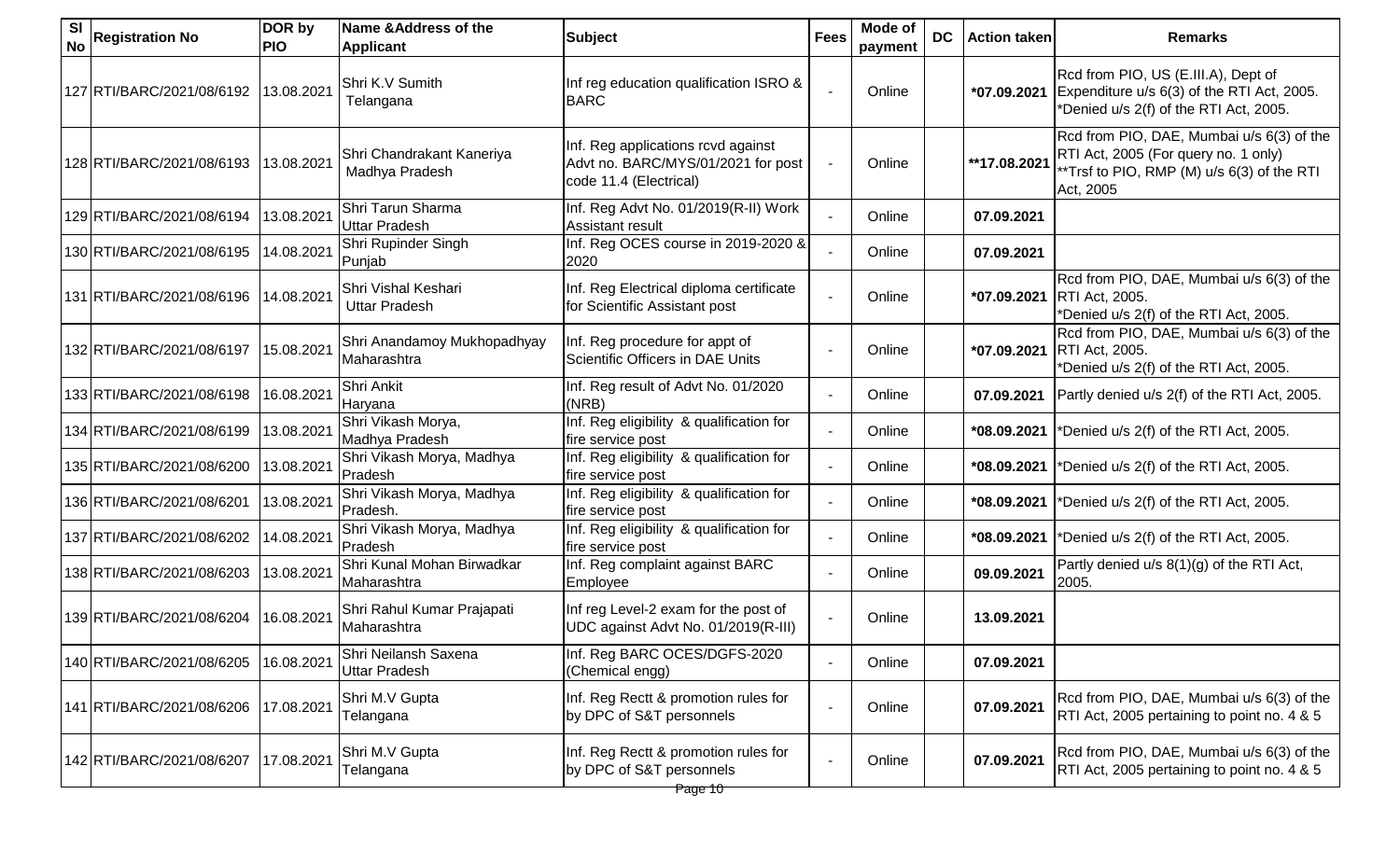| <b>SI</b><br><b>No</b> | <b>Registration No</b>    | DOR by<br><b>PIO</b> | <b>Name &amp; Address of the</b><br><b>Applicant</b> | <b>Subject</b>                                                                  | <b>Fees</b> | Mode of<br>payment | <b>DC</b> | <b>Action taken</b> | <b>Remarks</b>                                                                                                           |
|------------------------|---------------------------|----------------------|------------------------------------------------------|---------------------------------------------------------------------------------|-------------|--------------------|-----------|---------------------|--------------------------------------------------------------------------------------------------------------------------|
|                        | 143 RTI/BARC/2021/08/6208 |                      | 17.08.2021 Shri Krishan Kishore, Jharkhand           | Inf. Reg. Govt. Vehicle                                                         |             | Online             |           | 15.09.2021          | Rcd from PIO, DAE, Mumbai u/s 6(3) of the<br>RTI Act, 2005.<br>Partly denied u/s 2(f) & 8(1)(a) of the RTI<br>Act, 2005. |
|                        | 144 RTI/BARC/2021/08/6209 |                      | 17.08.2021 Shri Krishan Kishore, Jharkhand           | Inf. Reg. Govt. Vehicle                                                         |             | Online             |           | 15.09.2021          | Rcd from PIO, DAE, Mumbai u/s 6(3) of the<br>RTI Act, 2005.<br>Partly denied u/s 2(f) & 8(1)(a) of the RTI<br>Act, 2005. |
|                        | 145 RTI/BARC/2021/08/6210 |                      | 17.08.2021 Shri Krishan Kishore, Jharkhand           | Inf. Reg. Govt. Vehicle                                                         |             | Online             |           | 15.09.2021          | Rcd from PIO, DAE, Mumbai u/s 6(3) of the<br>RTI Act, 2005.<br>Partly denied u/s 2(f) & 8(1)(a) of the RTI<br>Act, 2005. |
|                        | 146 RTI/BARC/2021/08/6211 | 17.08.2021           | Mr. Mansuri Samir<br>Mohamadhusen, Gujarat.          | Inf. Reg. OCES/DGFS 2020 exam<br>interview marks of self and cut off<br>marks   |             | Online             |           | 07.09.2021          | Rcd from PIO, BARC(Tarapur) u/s 6(3) of<br>the RTI Act, 2005                                                             |
|                        | 147 RTI/BARC/2021/08/6212 | 18.08.2021           | Shri Bodaballa Narendra Kumar,<br>Andhra Pradesh     | Inf. Reg. Advt. No. 3/2021 (R-V)                                                |             | Online             |           | 07.09.2021          |                                                                                                                          |
|                        | 148 RTI/BARC/2021/08/6213 |                      | 19.08.2021 Shri Tushar Sahu, Chattisgarh             | Inf. Reg. OCES/DGFS 2020 exam<br>interview marks of self and cut off<br>marks   |             | Online             |           | 08.09.2021          |                                                                                                                          |
|                        | 149 RTI/BARC/2021/08/6214 | 19.08.2021           | Shri Rajarshi Dipan, Jharkhand.                      | Inf. Reg. Promotionnorms for M. Tech<br>officers                                |             | Online             |           | 08.09.2021          | Partly denied u/s 2(f) of the RTI Act, 2005.                                                                             |
|                        | 150 RTI/BARC/2021/08/6215 | 20.08.2021           | Shri Rajesh Kumar<br>West Bengal                     | Inf. Reg BARC Advt No. 01/2019-R-III                                            |             | Online             |           | 13.09.2021          |                                                                                                                          |
|                        | 151 RTI/BARC/2021/08/6216 | 20.08.2021           | Ms. Nookala Kumari<br>Andhra Pradesh                 | Inf. Reg funding details under BRNS-<br>DAE to C.R Engg College, Chitoor,<br>AP |             | Online             |           | 08.09.2021          |                                                                                                                          |
|                        | 152 RTI/BARC/2021/08/6217 | 20.08.2021           | Shri Rajat Simele<br>Maharashtra                     | Grieviance reg date of exam of UDC<br>clashing with UPSC exam                   |             | Online             |           | *15.09.2021         | Rcd from PIO, BARC (Tarapur) u/s 6(3) of<br>the RTI Act, 2005.<br>*Denied u/s 2(f) of the RTI Act, 2005.                 |
|                        | 153 RTI/BARC/2021/08/6218 | 20.08.2021           | Shri Nilesh Jagtap<br>Maharashtra                    | Inf. Reg revised pay structure with list<br>of employees & their revised pay    |             | Online             | 6         | 08.09.2021          | Partly denied u/s 8(1)(j) of the RTI Act,<br>2005.<br>DC rcd. And doc. Prov on 13.09.2021                                |
|                        | 154 RTI/BARC/2021/08/6219 | 20.08.2021           | Shri P.S Pavan Sri Krishna<br>Andhra Pradesh         | Inf. regStipendairy trainee Cat-I<br>(group B) Advt No. 01/2020 (NRB)           |             | Online             |           | **25.08.2021        | *Trnsf to PIO, NRB, BARC u/s 6(3) of the<br>RTI Act, 2005 (Manual transfer)                                              |
|                        | 155 RTI/BARC/2021/08/6220 | 20.08.2021           | Shri Sanjay<br>Karnataka                             | Inf. Reg Advt No. 01/2021 (R-I) for the<br>post of Staff Nurse                  |             | Online             |           | *13.09.2021         | *Denied u/s 2(f) of the RTI Act, 2005.                                                                                   |
|                        | 156 RTI/BARC/2021/08/6221 | 21.08.2021           | Shri Alok Kumar<br>Bihar                             | Inf. Reg Level-2 exam for UDC<br>against Advt no. 01/2019-R-III                 |             | Online             |           | 15.09.2021          |                                                                                                                          |
|                        | 157 RTI/BARC/2021/08/6222 | 21.08.2021           | Shri Alok Kumar<br>Bihar                             | Inf. Reg Level-2 exam for UDC<br>against Advt no. 01/2019-R-III                 |             | Online             |           | 15.09.2021          |                                                                                                                          |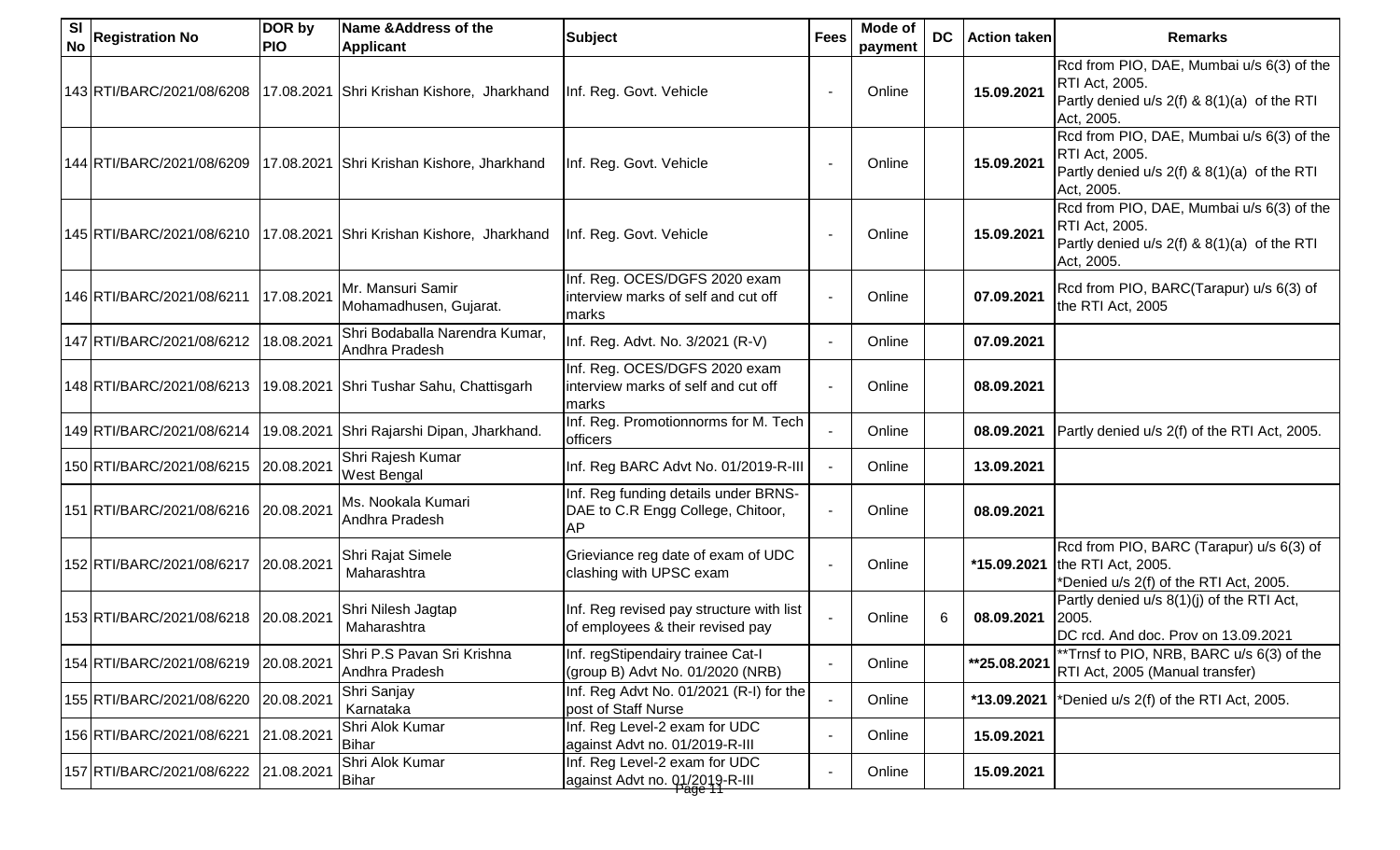| <b>SI</b><br><b>No</b> | <b>Registration No</b>    | DOR by<br><b>PIO</b> | Name & Address of the<br><b>Applicant</b>       | <b>Subject</b>                                                                                                          | <b>Fees</b> | <b>Mode of</b><br>payment | <b>DC</b> | <b>Action taken</b> | <b>Remarks</b>                                                                                                             |
|------------------------|---------------------------|----------------------|-------------------------------------------------|-------------------------------------------------------------------------------------------------------------------------|-------------|---------------------------|-----------|---------------------|----------------------------------------------------------------------------------------------------------------------------|
|                        | 158 RTI/BARC/2021/08/6223 | 21.08.2021           | Shri Alok Kumar<br><b>Bihar</b>                 | Inf. Reg Level-2 exam for UDC<br>against Advt no. 01/2019-R-III                                                         |             | Online                    |           | 15.09.2021          |                                                                                                                            |
|                        | 159 RTI/BARC/2021/08/6224 | 21.08.2021           | Shri Bhag Chand Pal<br>Delhi                    | Inf. Reg Advt No. 01/2019-R-III                                                                                         |             | Online                    |           | 15.09.2021          | Partially denied u/s 2(f) of the RTI Act, 2005                                                                             |
|                        | 160 RTI/BARC/2021/08/6225 | 21.08.2021           | Shri Sanjay M.S<br>Andhra Pradesh               | Inf. Reg Advt No. 01/2021(R-I) for the<br>post of Staff Nurse/A                                                         |             | Online                    |           | *13.09.2021         | *Denied u/s 2(f) of the RTI Act, 2005.                                                                                     |
|                        | 161 RTI/BARC/2021/08/6226 | 22.08.2021           | Shri Vithoba Kankar,<br>Maharashtra             | Inf. Reg Advt No. 02/2019-R-2 for the<br>post of ASO/A                                                                  |             | Online                    |           | 20.09.2021          | Partly denied u/s 8(1)(j) of the RTI Act,<br>2005.                                                                         |
|                        | 162 RTI/BARC/2021/08/6227 | 22.08.2021           | Shri Vithoba Kankar,<br>Maharashtra             | Inf. Reg Advt No. 02/2019-R-2 for the<br>post of ASO/A-W.r.t evaluated answer<br>scripts, guides, inspection of scripts |             | Online                    |           | 16.09.2021          | Partly denied u/s 8(1)(j) of the RTI Act,<br>2005.                                                                         |
|                        | 163 RTI/BARC/2021/08/6228 | 22.08.2021           | Shri Atul Sharad Sonawane<br>Maharashtra        | Inf. Reg Advt No. 01/2018(R-I)                                                                                          |             | Online                    |           | 20.09.2021          | Partly denied u/s 8(1)(d) of the RTI Act,<br>2005.                                                                         |
|                        | 164 RTI/BARC/2021/08/6229 | 23.08.2021           | Ms. Khushbu Kumari<br>Bihar                     | Inf. Reg promotion norms with MEP &<br>its crieteria                                                                    |             | Online                    |           | 09.09.2021          | Rcd from PIO, DAE u/s 6(3) of the RTI Act,<br>2005                                                                         |
|                        | 165 RTI/BARC/2021/08/6230 | 23.08.2021           | Ms. Khushbu Kumari<br>Bihar                     | Inf. Reg promotion norms with MEP &<br>its crieteria                                                                    |             | Online                    |           | 09.09.2021          | Rcd from PIO, DAE u/s 6(3) of the RTI Act,<br>2005                                                                         |
|                        | 166 RTI/BARC/2021/08/6231 | 23.08.2021           | Shri Gopinath R<br><b>Tamil Nadu</b>            | Inf reg complain submitted to PMO<br>office about BARC(F)-Kalpakkam                                                     |             | Online                    |           | **25.08.2021        | Rcd from PIO, DAE u/s 6(3) of the RTI Act,<br>2005.<br>**Trnsf to PIO, BARC(F)-Kalpakkam u/s<br>6(3) of the RTI Act, 2005  |
|                        | 167 RTI/BARC/2021/08/6232 | 23.08.2021           | Shri Raj Aryan<br><b>Uttar Pradesh</b>          | Inf. Reg BARC/MYS/01/2021<br>advertisemnt                                                                               |             | Online                    |           | **27.08.2021        | **Trnsf to PIO, RMP (Mysuru) u/s 6(3) of the<br><b>RTI Act, 2005</b>                                                       |
|                        | 168 RTI/BARC/2021/08/6233 | 23.08.2021           | Shri Sanjay Makhwana<br>Ahmedabad               | Inf. Reg AA, Admin/Assistant<br>Purchase Officers recruited between<br>01.01.2006 to 31.12.2009                         |             | Online                    |           | 20.09.2021          | Trfd. to PIO, DPS, Mumbai online on<br>27.08.2021 u/s 6(3) of the RTI Act, 2005 to<br>provide info w.r.t. Purchase Officer |
|                        | 169 RTI/BARC/2021/08/6234 | 23.08.2021           | Shri Santosh Nilkanth Chichulkar<br>Maharashtra | Inf. Reg additional qualification of<br>employees from MK University, Tamil<br>Nadu                                     |             | Online                    |           |                     | *15.09.2021  *Denied u/s $8(1)(j)$ of the RTI Act, 2005                                                                    |
|                        | 170 RTI/BARC/2021/08/6235 | 23.08.2021           | Shri Sanjiban De<br>Maharashtra                 | Inf. Reg display of Election result-<br>2021 of Hindi Vigyan Sahitya<br>Parishad                                        |             | Online                    |           | 17.09.2021          |                                                                                                                            |
|                        | 171 RTI/BARC/2021/08/6236 | 23.08.2021           | Shri Sanjiban De<br>Maharashtra                 | Inf. Reg display of Election result-<br>2021 of Hindi Vigyan Sahitya<br>Parishad                                        |             | Online                    |           | 17.09.2021          |                                                                                                                            |
|                        | 172 RTI/BARC/2021/08/6237 | 24.08.2021           | Shri Sanjay Makhwana<br>Ahmedabad               | Inf. Reg AA, Admin/Assistant<br>Purchase Officers recruited between<br>01.01.2006 to 31.12.2009                         |             | Online                    |           | 20.09.2021          | Trfd. to PIO, DPS, Mumbai online on<br>27.08.2021 u/s 6(3) of the RTI Act, 2005 to<br>provide info w.r.t. Purchase Officer |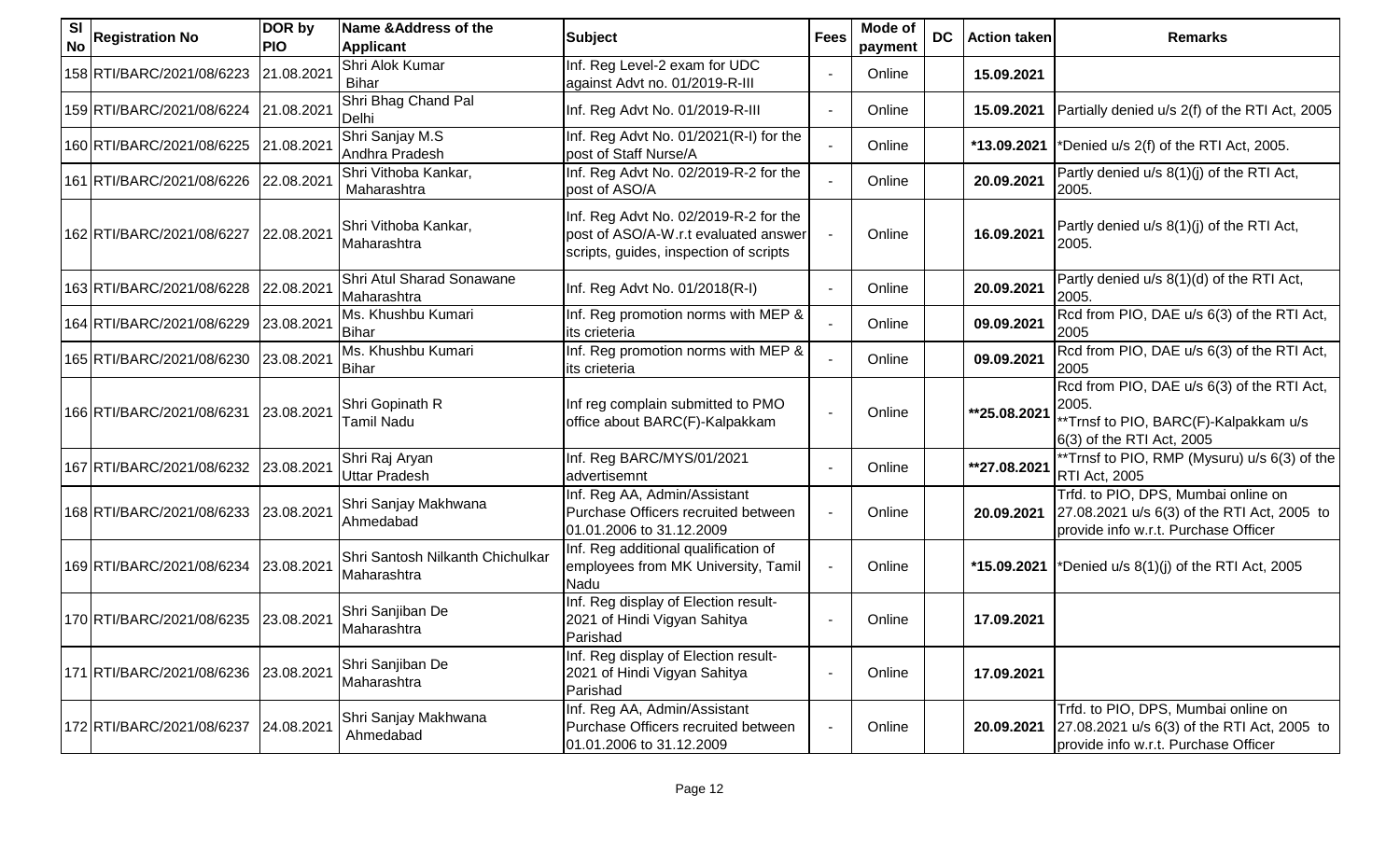| SI<br>No | <b>Registration No</b>               | DOR by<br><b>PIO</b> | Name & Address of the<br>Applicant | Subject                                                                                  | <b>Fees</b> | Mode of<br>payment | DC | l Action takenl | <b>Remarks</b> |
|----------|--------------------------------------|----------------------|------------------------------------|------------------------------------------------------------------------------------------|-------------|--------------------|----|-----------------|----------------|
|          | 173 RTI/BARC/2021/08/6238 24.08.2021 |                      | Shri Sanjiban De<br>Maharashtra    | Inf. Reg display of Election result-<br>2021 of Hindi Vigyan Sahitya<br><b>IParishad</b> |             | Online             |    | 17.09.2021      |                |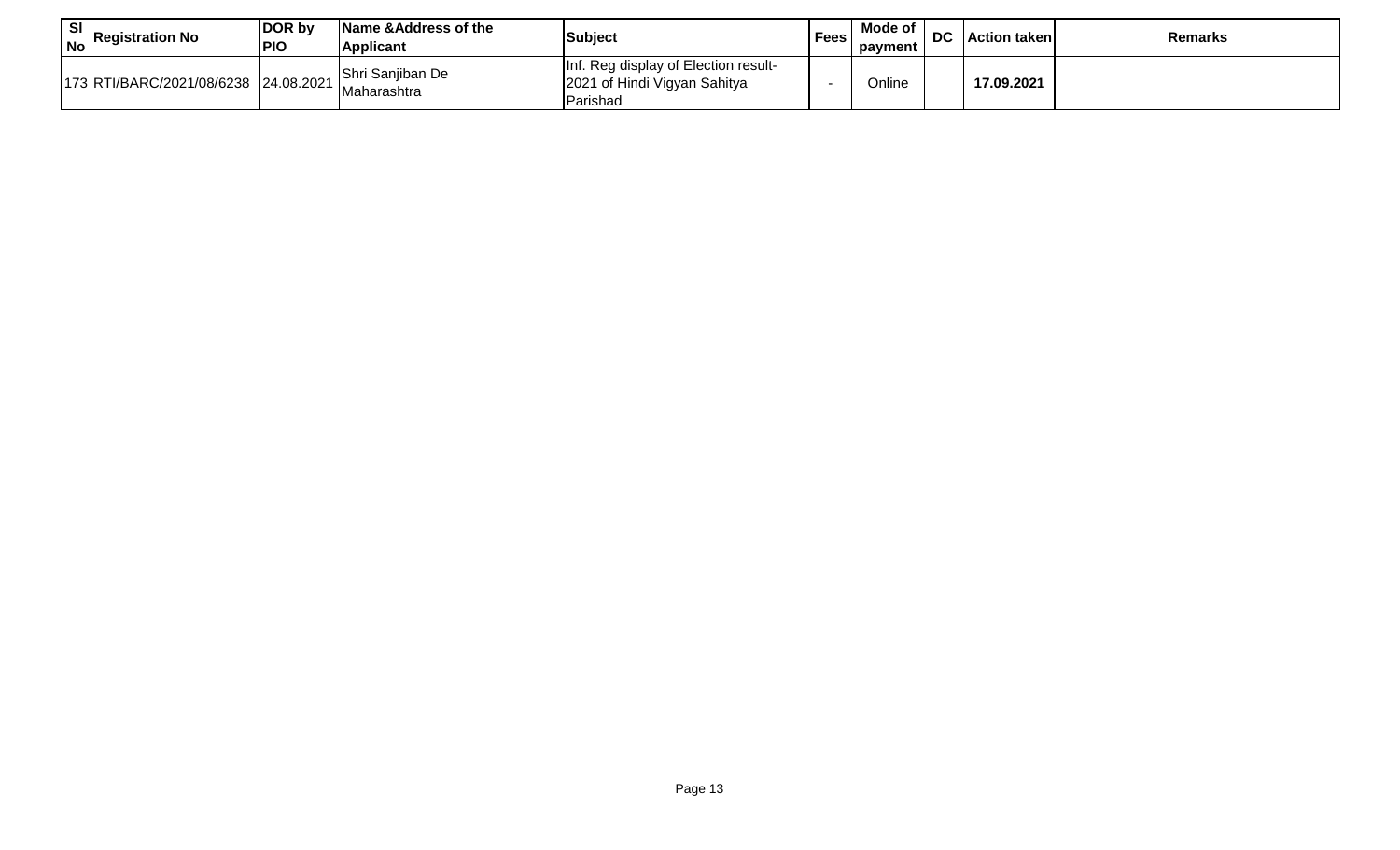| <b>SI</b><br><b>No</b> | <b>Registration No</b>               | DOR by<br><b>PIO</b> | Name & Address of the<br><b>Applicant</b>                          | <b>Subject</b>                                          | <b>Fees</b> | <b>Mode of</b><br>payment | <b>DC</b> | <b>Action taken</b> | <b>Remarks</b>                                                                                                                                    |
|------------------------|--------------------------------------|----------------------|--------------------------------------------------------------------|---------------------------------------------------------|-------------|---------------------------|-----------|---------------------|---------------------------------------------------------------------------------------------------------------------------------------------------|
|                        | 174 RTI/BARC/2021/08/6239            | 25.08.2021           | Shri Shamrao Narayan Dhanorkar<br>Maharashtra                      | Inf. Reg verification caste certificates                | 10          | <b>IPO</b>                |           | 20.09.2021          |                                                                                                                                                   |
|                        | 175 RTI/BARC/2021/08/6240            | 25.08.2021           | Shri Vaibhav Lavekar<br>Maharashtra                                | Inf. Reg General conditions of<br>Employment outside    |             | Online                    |           | 13.09.2021          | Partly denied u/s 2(f) of the RTI Act, 2005.                                                                                                      |
|                        | 176 RTI/BARC/2021/08/6241            | 25.08.2021           | Shri Sachiv Verma<br><b>Uttar Pradesh</b>                          | Inf. Reg Advt No. 01/2019(R-III)-<br>Reservation        |             | Online                    |           | 23.09.2021          |                                                                                                                                                   |
|                        | 177 RTI/BARC/2021/08/6242            | 26.08.2021           | Shri Shakul Sharma<br>New Delhi                                    | Inf reg UDC exam (Level-2) Advt No.<br>01/2019(R-III)   |             | Online                    |           | *23.09.2021         | *Denied u/s 2(f) of the RTI Act, 2005.                                                                                                            |
|                        | 178 RTI/BARC/2021/08/6243            | 26.08.2021           | Shri Vasantharjakumaran T<br>Tamil Nadu                            | Inf. Reg Question papers & Answer<br>keys (TO/C & SO/C) |             | Online                    |           | 13.09.2021          | Rcd.from PIO, DAE u/s 6(3) of the RTI Act,<br>2005                                                                                                |
|                        | 179 RTI/BARC/2021/08/6244            | 26.08.2021           | Shri Pankaj Kumar, Uttar Pradesh                                   | Inf. Reg Promotion norms of SO/G,<br>SO/H & H+          |             | Online                    |           | 23.09.2021          | Partly denied u/s 2(f) of the RTI Act, 2005.                                                                                                      |
|                        | 180 RTI/BARC/2021/08/6245            | 26.08.2021           | Shri Tushar Kanti Deb<br>West Bengal                               | Inf. Reg UDC exam (Level-2)                             |             | Online                    |           | 24.09.2021          |                                                                                                                                                   |
|                        | 181 RTI/BARC/2021/08/6246            | 26.08.2021           | Shri Vinay Kumar Pandey<br><b>Uttar Pradesh</b>                    | Inf. Reg UDC exam (Paper-2)                             |             | Online                    |           | 24.09.2021          |                                                                                                                                                   |
|                        | 182 RTI/BARC/2021/08/6247            | 19.08.2021           | Shri Himanshu<br><b>New Delhi</b>                                  | Inf. Reg OCES/DGFS-2021                                 |             | Online                    |           | 13.09.2021          |                                                                                                                                                   |
|                        | 183 RTI/BARC/2021/08/6248            | 25.08.2021           | Ms. Pranali Gundewar<br>Maharashtra                                | Inf. Reg Advt No. 01/2018(R-I)<br>QP & response key     |             | Online                    |           | 20.09.2021          | Partly denied $u/s$ 8(1)(d) and 8(1)(j) of the<br>RTI Act, 2005.                                                                                  |
|                        | 184 RTI/BARC/2021/08/6249            | 26.08.2021           | Shri Samir Bhanja<br><b>West Bengal</b>                            | Inf. Reg Advt No. 01/2019(R-III) UDC<br>level-2 exam    |             | Online                    |           | 24.09.2021          |                                                                                                                                                   |
|                        | 185 RTI/BARC/2021/08/6250            | 27.08.2021           | Ms. Chinmaya Rashmi Ranjan<br>Mohapatra<br>Odisha                  | Inf. Reg MCH Surgical Oncology                          |             | <b>IPO</b>                |           | 22.09.2021          |                                                                                                                                                   |
|                        | 186 RTI/BARC/2021/08/6251            | 27.08.2021           | Shri Pravin Kumar Singh<br>Karnataka                               | Inf. Reg OCES/DGFS-2020                                 |             | Online                    |           | 15.09.2021          | Partly denied u/s 8(1)(j) of the RTI Act, 2005                                                                                                    |
|                        | 187 RTI/BARC/2021/08/6252            | 27.08.2021           | Shri Yuvraj Bharat Marathe<br>Maharashtra                          | Inf. Reg Advt No. 02/2019(R-II) for<br>post of ASO (A)  |             | Online                    |           | 24.09.2021          | Partly denied u/s 8(1)(j) of the RTI Act, 2005                                                                                                    |
|                        | 188 RTI/BARC/2021/08/6253 27.08.2021 |                      | Shri Manni Govinda Krishna<br>Andhra Pradesh                       | Inf. Reg Advt No. 01/2020 (NRB)                         |             | Online                    |           | ** 02.09.2021       | Rcd from PIO, BARC (Tarapur) u/s 6(3) of<br>the RTI Act, 2005.<br>**Trnf to PIO, NRB, Mumbai u/s 6(3) of the<br>RTI Act, 2005.                    |
|                        |                                      |                      | 189 RTI/BARC/2021/08/6254 27.08.2021 Shri Yuvraj Kadam, Maharshtra | Inf. Reg Rectt & promtion norms of<br>SG & WA/A         |             | Online                    | 10        | 24.09.2021          | Rcd from PIO, DAE, Mumbai u/s 6(3) of the<br>RTI Act, 2005.<br>Partly denied u/s 2(f) of the RTI Act, 2005.<br>DC rcd. And doc. Prov on 27.9.2021 |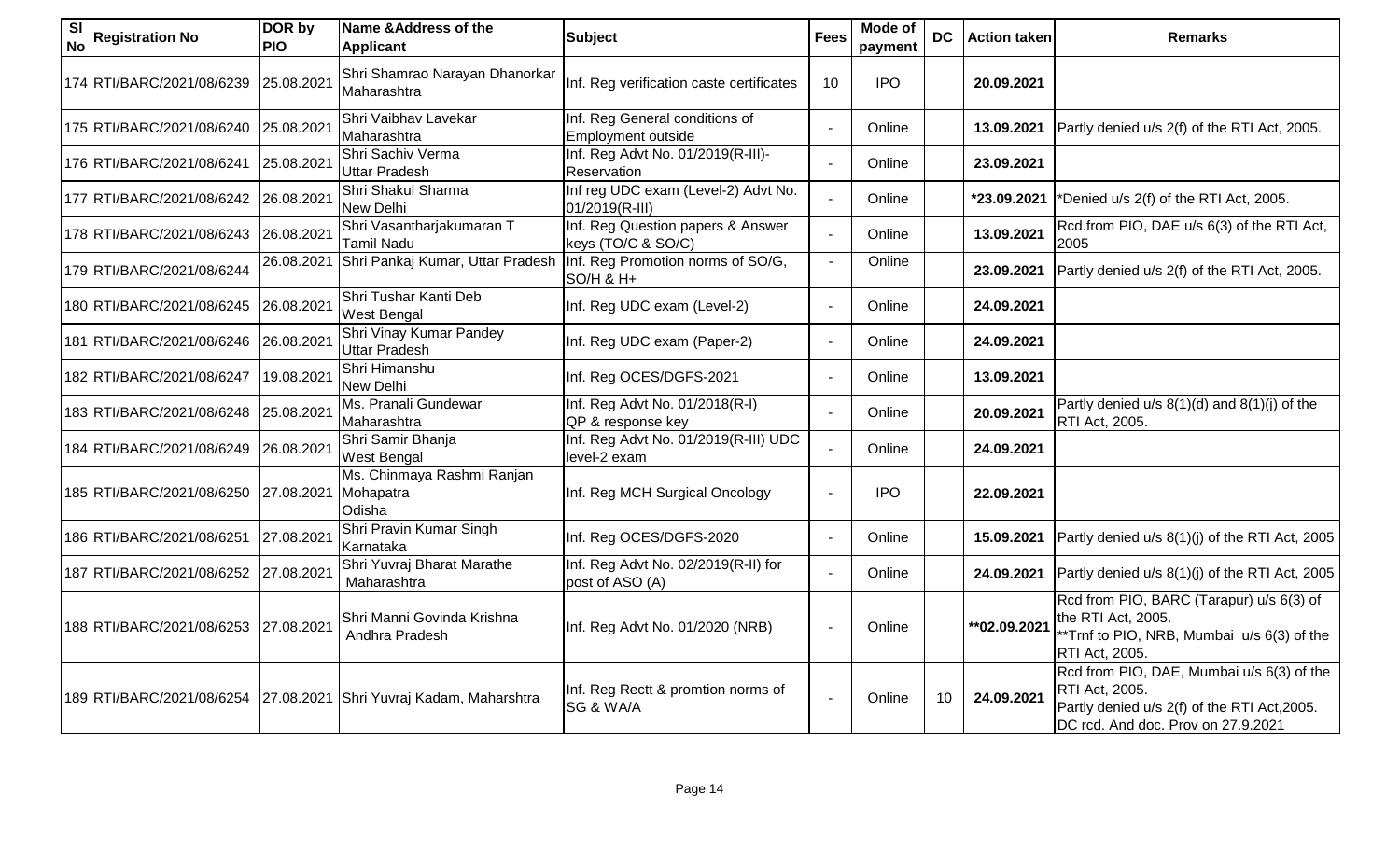| <b>SI</b><br><b>No</b> | <b>Registration No</b>    | DOR by<br><b>PIO</b>  | Name & Address of the<br><b>Applicant</b>                | <b>Subject</b>                                                          | <b>Fees</b> | Mode of<br>payment | <b>DC</b> | <b>Action taken</b> | <b>Remarks</b>                                                                                                                               |
|------------------------|---------------------------|-----------------------|----------------------------------------------------------|-------------------------------------------------------------------------|-------------|--------------------|-----------|---------------------|----------------------------------------------------------------------------------------------------------------------------------------------|
|                        | 190 RTI/BARC/2021/08/6255 | 30.08.2021            | Shri Santosh Dubey<br>Madhya Pradesh                     | Inf. Reg OCES/DGFS-2021 exam                                            |             | Online             |           | 16.09.2021          | Rcd from PIO, BARC (Tarapur) u/s 6(3) of<br>the RTI Act, 2005<br>Partly denied u/s 2(f) of the RTI Act, 2005.                                |
|                        | 191 RTI/BARC/2021/08/6256 | 30.08.2021            | Shri Rohit Kannaujiya<br><b>Uttar Pradesh</b>            | Inf. Reg marks of Stipendiary Trainee<br>(Cat-I)- Chemical              |             | Online             |           | 20.09.2021          | Rcd from PIO, DAE u/s 6(3) of the RTI Act,<br>2005                                                                                           |
|                        | 192 RTI/BARC/2021/08/6257 | 30.08.2021            | Shri Nilesh Jagtap<br>Maharashtra                        | Inf. Reg Pay rules- revision of option<br>& list of employees           |             | Online             |           | 28.09.2021          | Rcd from PIO, DAE u/s 6(3) of the RTI Act,<br>2005<br>Partly denied u/s 8(1)(j) of the RTI Act,<br>2005.                                     |
|                        | 193 RTI/BARC/2021/08/6258 | 30.08.2021            | Shri Shivam Kumar Gour<br>Madhya Pradesh                 | Inf. Reg Advt 01/2019(R-2)                                              |             | Online             |           | 20.09.2021          | Partly denied u/s 2(f) of the RTI Act, 2005.                                                                                                 |
|                        | 194 RTI/BARC/2021/08/6259 | 30.08.2021            | Shri Ram Singh Shivaram Singh<br>Hazare,<br>Maharashtra. | Inf. Reg presence of minerals in Sea<br>water                           |             | <b>IPO</b>         |           |                     | ** $02.09.2021$  **Trfd. to PIO, AMD, Hyderabad u/s 6(3) of<br>the RTI Act, 2005. Scanned copy sent via e-<br>mail to rti-piotech.amd@gov.in |
|                        | 195 RTI/BARC/2021/08/6260 | 27.08.2021            | Shri Amit Godara<br>Sector-15A, Hisar, Pin - 125 001     | Inf reg Advt.no. 01/2019(R-III)                                         |             | Online             |           | 24.09.2021          |                                                                                                                                              |
|                        | 196 RTI/BARC/2021/08/6261 | 30.08.2021            | Shri Kunal Mohan Birwadkar<br>Maharashtra                | Inf. Reg Security Wing of Anushakti<br>Nagar                            |             | Online             |           | 28.09.2021          | Partly denied u/s 2(f) of the RTI Act, 2005.                                                                                                 |
|                        | 197 RTI/BARC/2021/08/6262 | 30.08.2021            | Shri Shivanshu Tripathi<br><b>Uttar Pradesh</b>          | Inf. Reg OCES/DGFS-2020                                                 |             | Online             |           | 15.09.2021          |                                                                                                                                              |
|                        | 198 RTI/BARC/2021/08/6263 | 31.08.2021            | <b>Tarun Reddy</b><br>Andhra Pradesh                     | Inf. Reg OCES/DGFS-2022 exam                                            |             | Online             |           | 15.09.2021          |                                                                                                                                              |
|                        | 199 RTI/BARC/2021/09/6264 | 31.08.2021            | Shri Chandra Prakash Morjal<br>Maharashtra               | Inf. Reg Ayurvedic/Homeopath<br>treatment under CHSS                    |             |                    |           | 29.09.2021          | Letter for fee issued on 24.09.2021<br>Fee not rcvd. File closed                                                                             |
|                        | 200 RTI/BARC/2021/09/6265 | 03.09.2021            | Shri Mehulbhai Dilipbhai<br>Chaudhary<br>Gujarat         | Inf. Reg NPCIL rectt for Stipendairy<br>trainee/technician              |             | Online             |           | **04.09.2021        | **Trfd. to PIO, NPCIL u/s 6(3) of the RTI<br>Act, 2005                                                                                       |
|                        | 201 RTI/BARC/2021/09/6266 | 04.09.2021            | Shri Kamal Kumar Lalawat,<br>Madhya Pradesh              | Inf. Reg Circular issued by DAE on<br><b>NDA</b>                        |             | Online             |           | **08.09.2021        | ** Trfd. to PIO, DAE, Mumbai u/s 6(3) of the<br><b>RTI Act, 2005</b>                                                                         |
|                        | 202 RTI/BARC/2021/09/6267 | 07.09.2021            | Ms. Priyanshi Tripathi<br>Rajasthan                      | Inf. Reg NRB Advt (Cat-II)                                              |             | Online             |           | **09.09.2021        | ** Trfd. to PIO, NRB, BARC u/s 6(3) of the<br>RTI Act, 2005                                                                                  |
|                        | 203 RTI/BARC/2021/09/6268 |                       | 07.09.2021 Shri Naman Malhotra<br>Punjab                 | Inf. Reg Rectt. Of Scientific Officers                                  |             | Online             |           |                     | <b>30.09.2021</b> Rcd from PIO, BARC (Vizag) u/s 6(3) of the<br>RTI Act, 2005.<br>Partly denied u/s 2(f) of the RTI Act, 2005.               |
|                        | 204 RTI/BARC/2021/09/6269 | 07.09.2021 Shri Bablu | Haryana                                                  | Inf. Reg fake certificates of<br>candidates                             |             | Online             |           | *30.09.2021         | *Denied u/s 2(f) of the RTI Act, 2005.                                                                                                       |
|                        | 205 RTI/BARC/2021/09/6270 | 07.09.2021            | Shri Priyam Sarkar<br><b>West Bengal</b>                 | Inf. Reg no. of students qualified the<br>UDC exam (Level-2)<br>Page 15 |             | Online             |           | 28.09.2021          |                                                                                                                                              |
|                        |                           |                       |                                                          |                                                                         |             |                    |           |                     |                                                                                                                                              |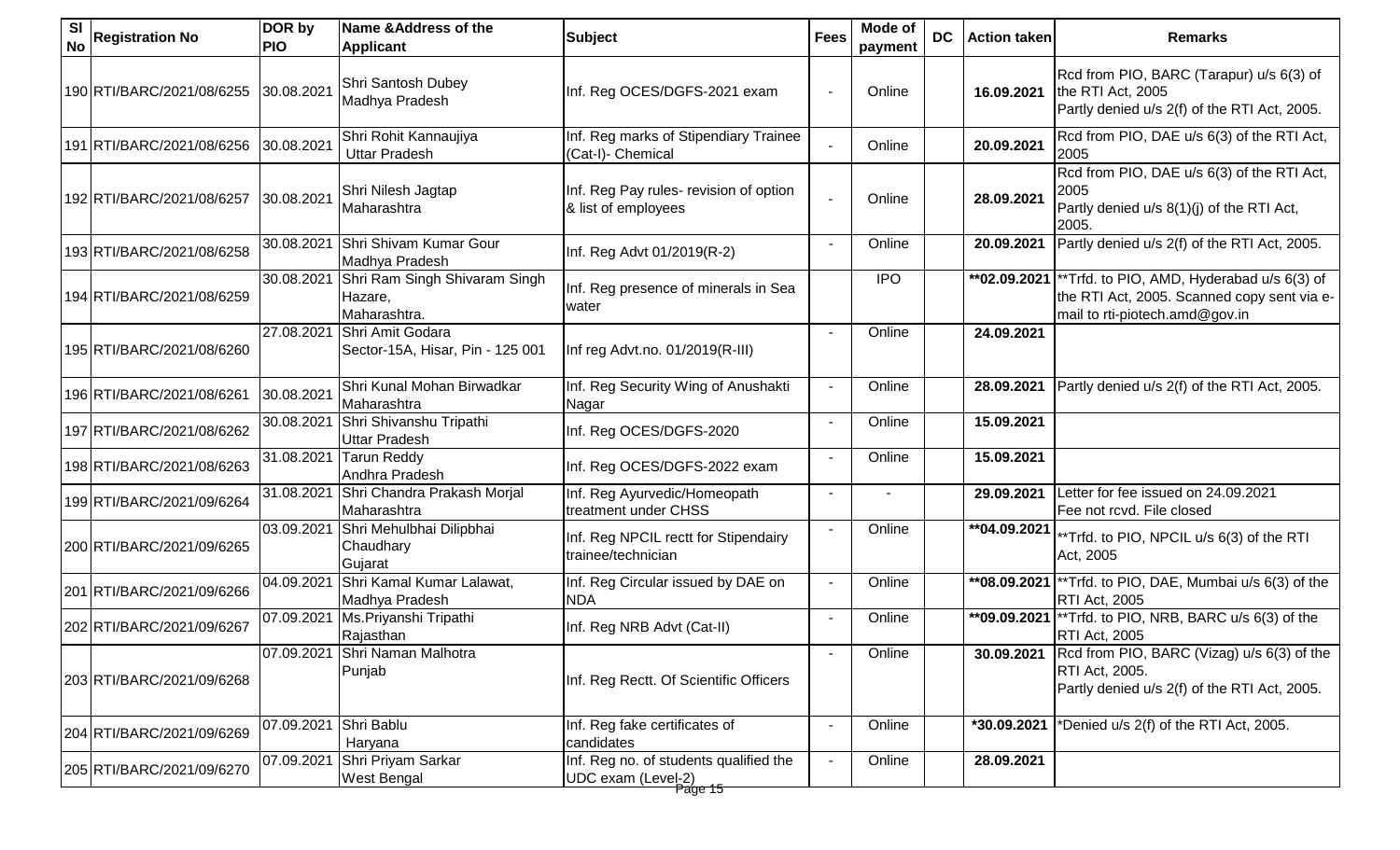| <b>SI</b><br><b>No</b> | <b>Registration No</b>    | DOR by<br><b>PIO</b> | Name & Address of the<br><b>Applicant</b>        | <b>Subject</b>                                                           | <b>Fees</b> | Mode of<br>payment | <b>DC</b> | <b>Action taken</b>            | <b>Remarks</b>                                                                                                                        |
|------------------------|---------------------------|----------------------|--------------------------------------------------|--------------------------------------------------------------------------|-------------|--------------------|-----------|--------------------------------|---------------------------------------------------------------------------------------------------------------------------------------|
|                        | 206 RTI/BARC/2021/09/6271 | 07.09.2021           | Shri Ranjan Kumar Das<br>Delhi                   | Inf. Reg UDC exam (Level-2)                                              |             | Online             |           | 30.09.2021                     | Rcd from PIO, DAE, Mumbai u/s 6(3) of the<br><b>RTI Act, 2005.</b><br>Partly denied u/s 2(f) of the RTI Act, 2005.                    |
|                        | 207 RTI/BARC/2021/09/6272 | 08.09.2021           | Shri Sanjiban De<br>Maharashtra                  | Inf. Reg chairperson & members of<br><b>OLIC</b>                         |             | Online             |           | <b>Under</b><br><b>Process</b> |                                                                                                                                       |
|                        | 208 RTI/BARC/2021/09/6273 | 08.09.2021           | Shri Nitesh Kumar, Delhi                         | Inf. W.r.t. Resignation of employee for<br>joining another Govt. Service |             | Online             |           | <b>Under</b><br><b>Process</b> | Rcd from PIO, DAE, Mumbai u/s 6(3) of the<br><b>RTI Act, 2005</b>                                                                     |
|                        | 209 RTI/BARC/2021/09/6274 | 09.09.2021           | Shri Mohan Madhukar Kotherkar<br>Maharashtra.    | Inf. Reg. Marks of self in ASO(A)<br>exam vide Advt. No. 2/2019 (R-II)   |             | Online             |           | <b>Under</b><br><b>Process</b> |                                                                                                                                       |
|                        | 210 RTI/BARC/2021/09/6275 | 09.09.2021           | Ms. Suja Ramachandran,<br><b>Tamil Nadu</b>      | Inf. W.r.t promotion of employees &<br>their IPR details.                |             | Online             |           | <b>Under</b><br><b>Process</b> | Rcd from PIO, DAE, Mumbai u/s 6(3) of the<br><b>RTI Act, 2005</b>                                                                     |
|                        | 211 RTI/BARC/2021/09/6276 | 10.09.2021           | Shri Sanjiban De<br>Maharashtra                  | Inf. Reg. AEWS                                                           |             | Online             |           | *30.09.2021                    | *Denied u/s 2(f) of the RTI Act, 2005.                                                                                                |
|                        | 212 RTI/BARC/2021/09/6277 | 10.09.2021           | Shri Vishnu G<br>Tamil Nadu                      | Inf. Reg Advt No. 01/2018 (R-IV) for<br>the post of Nurse/A              |             | Online             |           | *30.09.2021                    | *Denied u/s 8(1)(d) of the RTI Act, 2005.                                                                                             |
|                        | 213 RTI/BARC/2021/09/6278 | 11.09.2021           | Shri Dhananjay Pathak, Delhi                     | Inf. Reg Advt No. 01/2019 (R-III) for<br>the post of UDC                 |             | Online             |           | <b>Under</b><br><b>Process</b> |                                                                                                                                       |
|                        | 214 RTI/BARC/2021/09/6279 | 13.09.2021           | Shri Mehulbhai Dilipbhai<br>Chaudhary<br>Gujarat | Inf. Reg Stipendairy trianees notified<br>by NPCIL                       | 10          | <b>IPO</b>         |           | <b>Under</b><br><b>Process</b> | Rcd from PIO, DAE(Power Section) u/s 6(3)<br>of the RTI Act, 2005 to reply for point no. 1<br>(a,b & c)                               |
|                        | 215 RTI/BARC/2021/09/6280 | 14.09.2021           | Shri Sanjib Kumar Das<br><b>West Bengal</b>      | Inf. Reg Advt No. 01/2019(R-II) Work<br><b>Assistant result</b>          |             | $\blacksquare$     |           | 30.09.2021                     | Partly denied u/s 2(f) of the RTI Act, 2005.                                                                                          |
|                        | 216 RTI/BARC/2021/09/6281 | 14.09.2021           | Shri Sachin Kumar Jain<br>Rajasthan              | Inf. Reg TC order of BARC & DAE ID<br><b>Note</b>                        |             | Online             |           | 30.09.2021                     | DC rcvd & documents provided                                                                                                          |
|                        | 217 RTI/BARC/2021/09/6282 | 14.09.2021           | Smt. Susmita Chaudhary<br>Howrah                 | Inf. Reg Pension of Spouse                                               |             |                    |           | **20.09.2021                   | **Trfd to PIO, BARC (Tarapur) u/s 6(3) of<br>the RTI Act, 2005                                                                        |
|                        | 218 RTI/BARC/2021/09/6283 | 16.09.2021           | Shri Anurag Arvind Kamble,<br>Maharashtra.       | Inf. Reg. Death of employees                                             |             | Online             |           | <b>Under</b><br><b>Process</b> |                                                                                                                                       |
|                        | 219 RTI/BARC/2021/09/6284 | 16.09.2021           | Shri Rahul Kumar, Bihar.                         | Inf. Reg. Marks of self and cut off<br>marks for OCES/DGFS-2020          |             | Online             |           | 28.09.2021                     |                                                                                                                                       |
|                        | 220 RTI/BARC/2021/09/6285 |                      | 17.09.2021 Shri Renganathan, Tamil Nadu.         | Inf. Reg. Shop allotment rules/policies                                  |             | Online             |           | **20.09.2021                   | Rcd from PIO, DAE, Mumbai u/s 6(3) of the<br><b>RTI Act, 2005.</b><br>**Trfd. To PIO, DCSEM, Mumbai u/s 6(3) of<br>the RTI Act, 2005. |
|                        | 221 RTI/BARC/2021/09/6286 | 17.09.2021           | Shri Chintada Raja Rao<br><b>West Bengal</b>     | Inf. Reg BARC OCES - DGFS-2021<br>(Electrical)                           |             | Online             |           | <b>Under</b><br><b>Process</b> |                                                                                                                                       |
|                        | 222 RTI/BARC/2021/09/6287 | 17.09.2021           | Shri Arun Singh<br>New Delhi                     | Inf. Reg cut-off marks GATE-2021                                         | 10          | <b>IPO</b>         |           | <b>Under</b><br><b>Process</b> |                                                                                                                                       |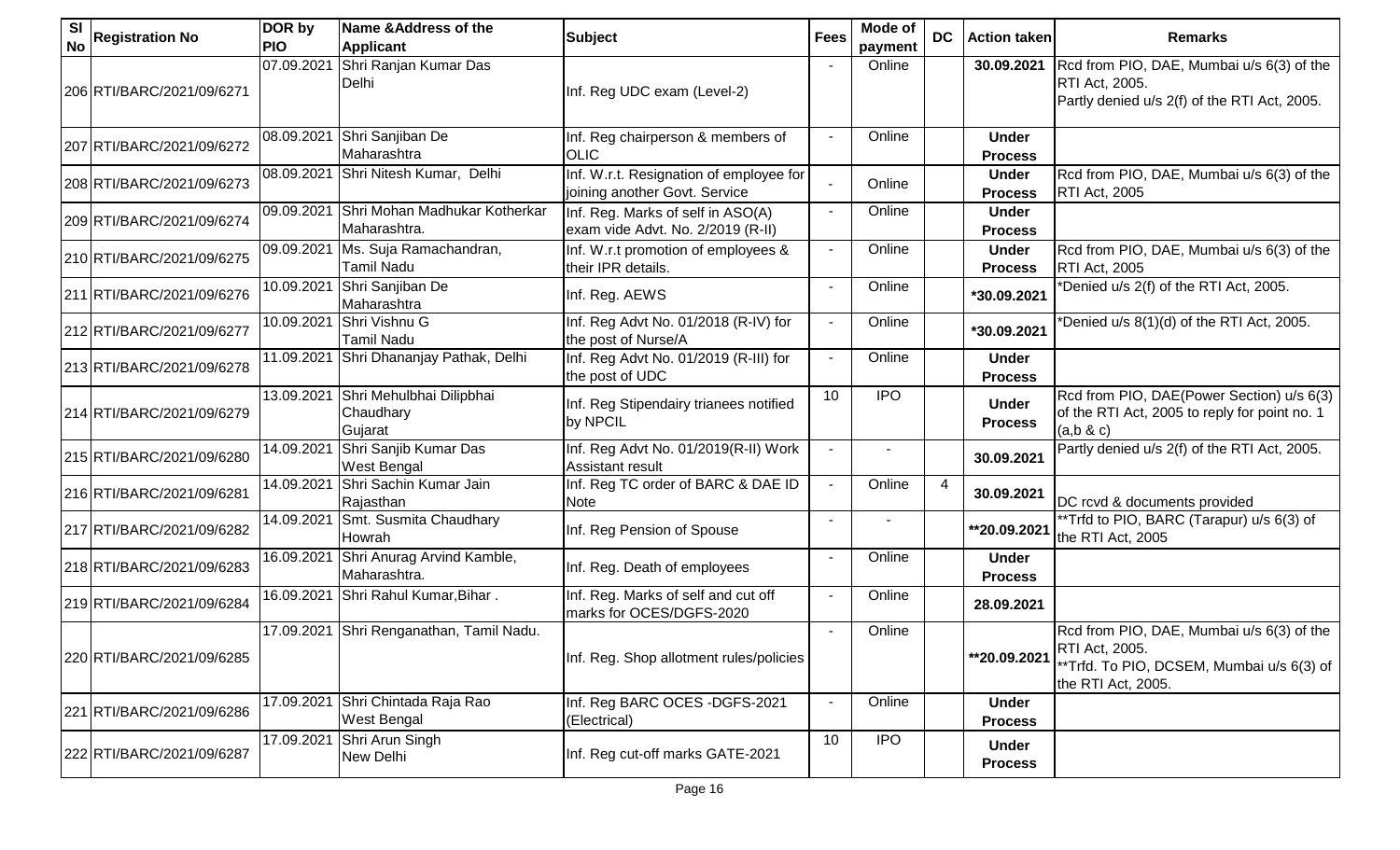| <b>SI</b><br><b>No</b> | <b>Registration No</b>    | DOR by<br><b>PIO</b> | Name & Address of the<br><b>Applicant</b>    | <b>Subject</b>                                                             | <b>Fees</b> | Mode of<br>payment | <b>DC</b> | <b>Action taken</b>            | <b>Remarks</b>                                                             |
|------------------------|---------------------------|----------------------|----------------------------------------------|----------------------------------------------------------------------------|-------------|--------------------|-----------|--------------------------------|----------------------------------------------------------------------------|
|                        | 223 RTI/BARC/2021/09/6288 | 17.09.2021           | Shri Akhil Suresh S, Kerala.                 | Inf. Reg. Eligibility of Color blind<br>candidates for the post of SO/C    |             | Online             |           | <b>Under</b><br><b>Process</b> |                                                                            |
|                        | 224 RTI/BARC/2021/09/6289 |                      | 17.09.2021   Ms. Anjana, New Delhi -         | Inf. Reg. BARC employee                                                    |             | Online             |           | <b>Under</b><br><b>Process</b> |                                                                            |
|                        | 225 RTI/BARC/2021/09/6290 | 18.09.2021           | Shri Sanjay Tomar, Rajasthan                 | Inf. Re.g TA details of employees                                          |             | Online             |           | <b>Under</b><br><b>Process</b> |                                                                            |
|                        | 226 RTI/BARC/2021/09/6291 | 18.09.2021           | Shri Prashant Kumar, Bihar.                  | Inf. Reg marks of self in OCES/DGFS<br>exam.                               |             | Online             |           | <b>Under</b><br><b>Process</b> |                                                                            |
|                        | 227 RTI/BARC/2021/09/6292 |                      | 19.09.2021 Ms. Saavi, Delhi - 110 019        | Inf. Reg. JRF interview vide Advt. No.<br>03/20(R V)                       |             | Online             |           | <b>Under</b><br><b>Process</b> |                                                                            |
|                        | 228 RTI/BARC/2021/09/6293 | 20.09.2021           | Ms. Suja Ramchandran, Tamil<br>Nadu          | Inf. W.r.t promotion of employees &<br>their IPR details.                  |             | Online             |           | <b>Under</b><br><b>Process</b> | Rcd from PIO, DAE, Mumbai u/s 6(3) of the<br><b>RTI Act, 2005</b>          |
|                        | 229 RTI/BARC/2021/09/6294 | 20.09.2021           | Ms. Suja Ramchandran, Tamil<br>Nadu          | Inf. W.r.t promotion of employees &<br>their IPR details.                  |             | Online             |           | <b>Under</b><br><b>Process</b> | Rcd from PIO, DAE, Mumbai u/s 6(3) of the<br><b>RTI Act, 2005</b>          |
|                        | 230 RTI/BARC/2021/09/6295 | 20.09.2021           | Ms. Suja Ramchandran, Tamil<br>Nadu          | Inf. W.r.t promotion of employees &<br>their IPR details.                  |             | Online             |           | <b>Under</b><br><b>Process</b> | Rcd from PIO, DAE, Mumbai u/s 6(3) of the<br><b>RTI Act, 2005</b>          |
|                        | 231 RTI/BARC/2021/09/6296 | 20.09.2021           | Ms. Suja Ramchandran, Tamil<br>Nadu          | Inf. W.r.t promotion of employees &<br>their IPR details.                  |             | Online             |           | <b>Under</b><br><b>Process</b> | Rcd from PIO, DAE, Mumbai u/s 6(3) of the<br><b>RTI Act, 2005</b>          |
|                        | 232 RTI/BARC/2021/09/6297 | 22.09.2021           | Shri Sidda, Karnataka.                       | Inf. Reg. AMC of air conditioner                                           |             | Online             |           | <b>Under</b><br><b>Process</b> |                                                                            |
|                        | 233 RTI/BARC/2021/09/6298 | 22.09.2021           | Shri Sanjiban De<br>Maharashtra              | Inf. Reg. Qual. Eligibility For JD(OL)<br>of Hindi Cell                    |             | Online             |           | <b>Under</b><br><b>Process</b> |                                                                            |
|                        | 234 RTI/BARC/2021/09/6299 | 23.09.2021           | Shri Ajay, Andhra Pradesh                    | Inf. W.r.t. Advt. No.<br>BARC/Mys/01/2021 for Stipendiary<br>trainee CAT 1 |             | Online             |           |                                | **Trfd. To PIO, RMP(Mysuru) u/s 6(3) of the<br>**24.09.2021 RTI Act, 2005. |
|                        | 235 RTI/BARC/2021/09/6300 |                      | 23.09.2021 Ms. Jyoti Sawant, Maharashtra.    | Inf. Reg. Pregnant employees working<br>in MD as Nurse                     |             | Online             |           | <b>Under</b><br><b>Process</b> |                                                                            |
|                        | 236 RTI/BARC/2021/09/6301 | 24.09.2021           | Mr. Tanaji Genba Dhamal,<br>Maharashtra      | Salary details of BARC employee                                            | 10          | <b>IPO</b>         |           | <b>Under</b><br><b>Process</b> |                                                                            |
|                        | 237 RTI/BARC/2021/09/6302 | 25.09.2021           | Shri Pankaj Kumar, Uttar Pradesh             | Promotion norms from SO/C to DS<br>and SA/C for all pay comm. reports      |             | Online             |           | <b>Under</b><br><b>Process</b> |                                                                            |
|                        | 238 RTI/BARC/2021/09/6303 | 25.09.2021           | Shri Bikram Ghosh, West Bengal.              | Inf. Reg Advt No. 01/2019 (R-III) for<br>the post of UDC                   |             | Online             |           | <b>Under</b><br><b>Process</b> |                                                                            |
|                        | 239 RTI/BARC/2021/09/6304 | 26.09.2021           | Shri Devidutta Pritiranjan Behera,<br>Odisha | Inf. Re.g OCES/DGFS exam 2020                                              |             | Online             |           | <b>Under</b><br><b>Process</b> |                                                                            |
|                        | 240 RTI/BARC/2021/09/6305 | 27.09.2021           | Shri Santosh Dubey<br>Madhya Pradesh         | Inf.reg. Cut off for OCES/DGFS exam<br>2017-2021                           |             | Online             |           | <b>Under</b><br><b>Process</b> | Rcd from PIO, BARC, Tarapur u/s 6(3) of<br>the RTI Act, 2005               |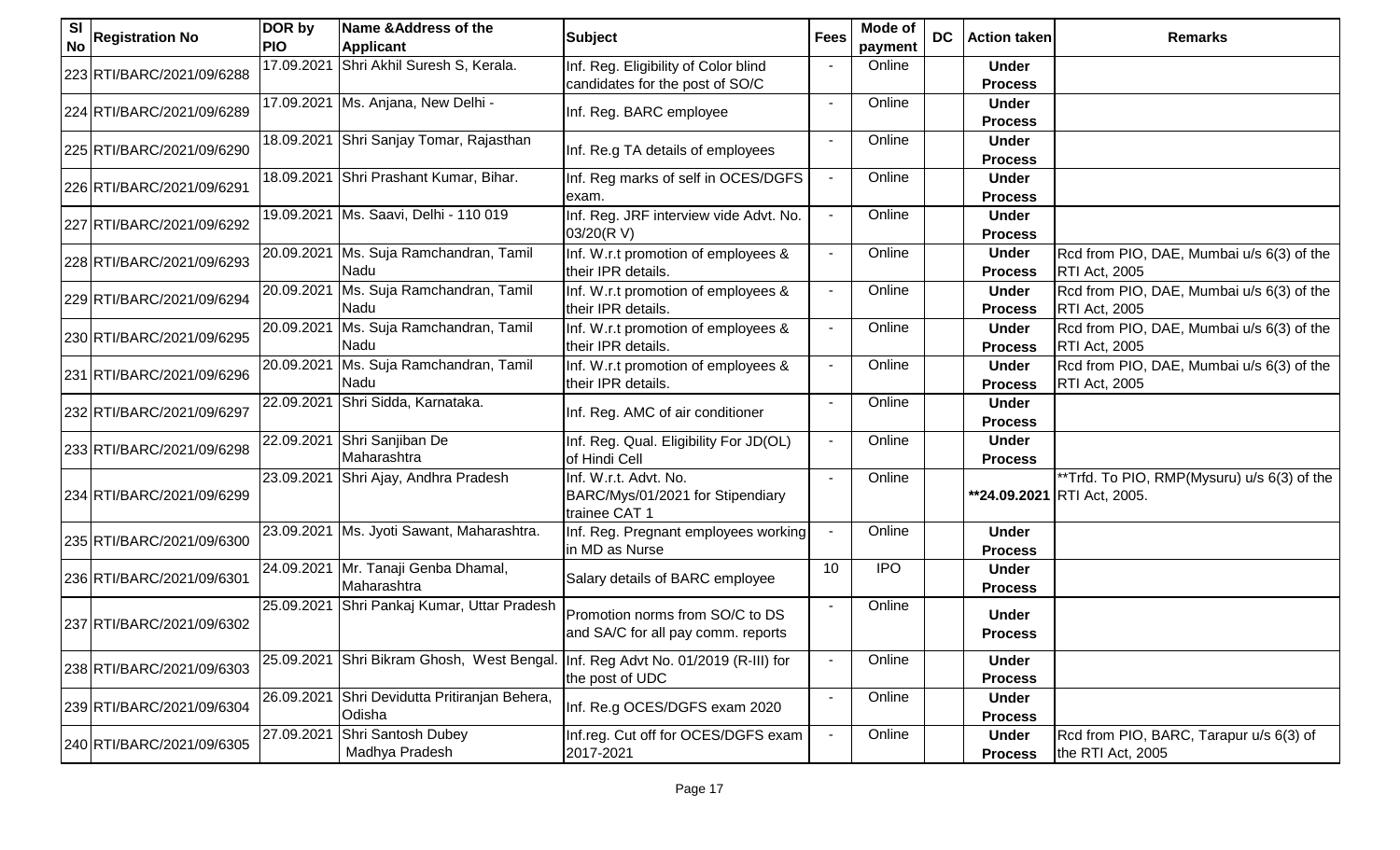| SI<br><b>No</b> | <b>Registration No</b>    | DOR by<br><b>PIO</b> | Name & Address of the<br><b>Applicant</b>    | <b>Subject</b>                                           | <b>Fees</b> | Mode of<br>payment | <b>DC</b> | <b>Action taken</b>            | <b>Remarks</b>                                                                                                                |
|-----------------|---------------------------|----------------------|----------------------------------------------|----------------------------------------------------------|-------------|--------------------|-----------|--------------------------------|-------------------------------------------------------------------------------------------------------------------------------|
|                 | 241 RTI/BARC/2021/09/6306 | 27.09.2021           | Ms. Odette Rosa Dsilva,<br>Maharashtra.      | Inf. Re.g land acquisition                               |             | Online             |           | **30.09.2021                   | Rcd from PIO, MoPNG u/s 6(3) of the RTI<br>Act, 2005<br>**Trfd to PIO, DCSEM, Mumbai u/s 6(3) of<br>the RTI Act, 2005.        |
|                 | 242 RTI/BARC/2021/09/6307 | 27.09.2021           | Ms. Divya Jindal, Delhi.                     | Inf. Reg Advt No. 01/2019 (R-III) for<br>the post of UDC |             | Online             |           | <b>Under</b><br><b>Process</b> |                                                                                                                               |
|                 | 243 RTI/BARC/2021/09/6308 |                      | 27.09.2021 Mr. Jaisai, Andhra Pradesh        | Inf. Re.g cut off marks OCES/DGFS<br>exam from 2016-2020 |             | Online             |           | <b>Under</b><br><b>Process</b> |                                                                                                                               |
|                 | 244 RTI/BARC/2021/09/6309 | 27.09.2021           | Ms. Madhavi Desai, Maharashtra.              | Copy of APAR of self July'20 to June                     |             | Online             |           | <b>Under</b><br><b>Process</b> |                                                                                                                               |
|                 | 245 RTI/BARC/2021/09/6310 | 28.09.2021           | Shri Niraj Suresh Kumar Patel,<br>Gujarat.   | Inf. Reg Advt No. 01/2019 (R-III) for<br>the post of UDC |             | Online             |           | <b>Under</b><br><b>Process</b> |                                                                                                                               |
|                 | 246 RTI/BARC/2021/09/6311 | 28.09.2021           | Shri Naresh Chand, Maharashtra.              | Inf. W.r.t. STPT-TO exam                                 |             | Online             |           | <b>Under</b><br><b>Process</b> |                                                                                                                               |
|                 | 247 RTI/BARC/2021/09/6312 |                      | 28.09.2021   Ms. Monika Saini, Uttar Pradesh | Inf. Reg Advt No. 01/2019 (R-III) for<br>the post of UDC |             | Online             |           | <b>Under</b><br><b>Process</b> |                                                                                                                               |
|                 | 248 RTI/BARC/2021/09/6313 | 29.09.2021           | Ms. Odette Rosa Dsilva,<br>Maharashtra.      | Inf. Reg. Land acquisition                               |             | Online             |           | **30.09.2021                   | Rcd from PIO, DAE, Mumbai u/s 6(3) of the<br>RTI Act, 2005<br>**Trfd. To PIO, DCSEM, Mumbai u/s 6(3) of<br>the RTI Act, 2005. |
|                 | 249 RTI/BARC/2021/09/6314 | 29.09.2021           | Shri Pankaj Kumar,<br>Uttar Pradesh          | Inf. Reg. Additional increments for SO                   |             | Online             |           | <b>Under</b><br><b>Process</b> |                                                                                                                               |
|                 | 250 RTI/BARC/2021/09/6315 | 29.09.2021           | Ms. Sangeeta Kujur,<br>Maharashtra.          | Copy of APAR of self July'20 to June<br>21               |             | Online             |           | <b>Under</b><br><b>Process</b> |                                                                                                                               |
|                 | 251 RTI/BARC/2021/09/6316 | 30.09.2021           | Shri Lokesh Sharma<br>New Delhi              | Inf. Reg answer keys                                     |             | Online             |           | <b>Under</b><br><b>Process</b> |                                                                                                                               |
|                 | 252 RTI/BARC/2021/09/6317 | 30.09.2021           | Shri Pankaj Kumar<br>Uttar Pradesh           | Inf reg promotion norms                                  |             | Online             |           | <b>Under</b><br><b>Process</b> |                                                                                                                               |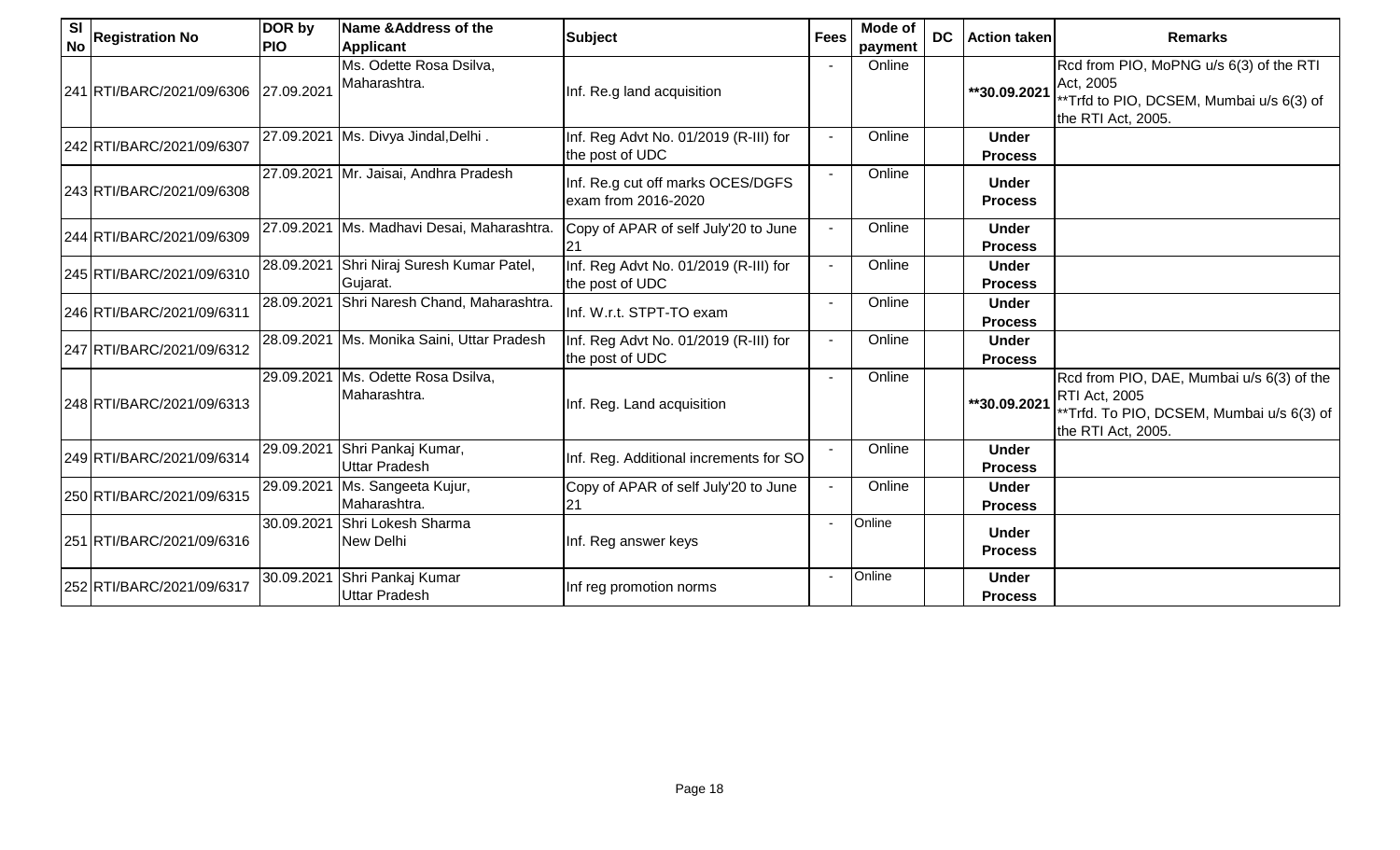## **FIRST APPEAL**

## **Quaterly Report on Implementation of RTI for the period from 01.07.2021 to 30.09.2021**

| SI<br><b>No</b> | <b>Registration No</b>           | <b>DOR by PIO</b> | Name & Address of the<br><b>Applicant</b>       | <b>Subject</b>                                                    | <b>Action taken</b> | <b>Disposal of Appeal</b>                                    | <b>Remarks</b>                                                 |
|-----------------|----------------------------------|-------------------|-------------------------------------------------|-------------------------------------------------------------------|---------------------|--------------------------------------------------------------|----------------------------------------------------------------|
|                 | RTI/BARC/2021/04/5925            | 06.04.2021        | Shri Sandesh Shivaji<br>Jadhav, Navi Mumbai     | Inf. Reg rectt rules for SG & ASO                                 | 03.05.2021          | Appeal received on 23.05.2021.<br>Disposed off on 06.07.2021 |                                                                |
| $\overline{2}$  | RTI/BARC/2021/04/5977            | 30.04.2021        | Shri Sudipta Das,<br>West Bengal.               | Inf. Re.g UDC exam vide Advt. No.<br>01/2019-R-III                | 27.05.2021          | Appeal received on 27.05.2021.<br>Disposed off on 08.07.2021 |                                                                |
| 3               | RTI/BARC/2021/04/5981            | 30.04.2021        | Mr. Sharukh Ali,<br>Uttarakhand                 | Inf. Reg UDC exam vide Advt. No.<br>01/2019-R-III                 | 27.05.2021          | Appeal received on 27.05.2021.<br>Disposed off on 06.07.2021 |                                                                |
| 4               | RTI/BARC/2021/04/5907            | 01.04.2021        | Shri Binod Sundi,<br>Maharashtra.               | Inf. Reg quarantine during pandemic<br>(COVID)                    | 28.04.2021          | Appeal received on 28.05.2021.<br>Disposed off on 09.07.2021 |                                                                |
| 5               | RTI/BARC/2021/04/5922            | 05.04.2021        | Shri Y.S Mallikarjunaiah<br>Karnataka           | Inf. Reg rectt of ASO (A) for Advt- 1/2001-<br>$R$ -III           | 03.05.2021          | Appeal received on 28.05.2021.<br>Disposed off on 09.07.2021 |                                                                |
| 6               | RTI/BARC/2021/03/5892 24.03.2021 |                   | Mr.Tufelaahmad Najirbhai<br>Babi, Gujarat       | Inf. Reg Stipendiary trainee (Advt.<br>01/2020-NRB                | 22.04.2021          | Appeal received on 05.06.2021.<br>Disposed off on 06.07.2021 | Inf prov as per directions of<br>Appellate Order on 13.07.2021 |
| 7               | RTI/BARC/2021/05/5989            | 03.05.2021        | Shri Shyambabu, Delhi                           | Inf. Reg UDC exam vide Advt. No.<br>01/2019-R-III                 | 01.06.2021          | Appeal received on 06.06.2021.<br>Disposed off on 15.07.2021 |                                                                |
| 8               | RTI/BARC/2021/05/5996            | 06.05.2021        | Ms. Projjolika Majumdar,<br>West Bengal.        | Inf. Reg UDC exam vide Advt. No.<br>01/2019-R-III                 | 04.06.2021          | Appeal received on 06.06.2021.<br>Disposed off on 08.07.2021 |                                                                |
| 9               | RTI/BARC/2021/05/6009            | 11.05.2021        | Shri Ashish Yadav, M.P.                         | Inf. W.r.t. Advt. Issued for the post of<br>Peon                  | 10.06.2021          | Appeal received on 11.06.2021.<br>Disposed off on 06.07.2021 |                                                                |
|                 | 10 RTI/BARC/2021/05/6010         | 12.05.2021        | Ms. Projjolika Majumdar,<br>West Bengal.        | Inf. Reg UDC exam vide Advt. No.<br>01/2011-R-III & 01/2018-R-III | 11.06.2021          | Appeal received on 11.06.2021.<br>Disposed off on 23.07.2021 |                                                                |
|                 | 11 RTI/BARC/2021/05/6037         | 25.05.2021        | Shri Sandeep Srivastava<br><b>Uttar Pradesh</b> | Inf. Reg UDC Examination (Advt.<br>01/2019R-III)                  | 24.06.2021          | Appeal received on 25.06.2021.<br>Disposed off on 05.08.2021 |                                                                |
|                 | 12   RTI/BARC/2021/05/6022       | 19.05.2021        | Ms Anushka Jain<br>New Delhi                    | Inf reg. facial recognition technology in<br><b>BARC</b>          | *18.06.2021         | Appeal received on 28.06.2021.<br>Disposed off on 06.08.2021 | Inf prov as per directions of<br>Appellate Order on 13.08.2021 |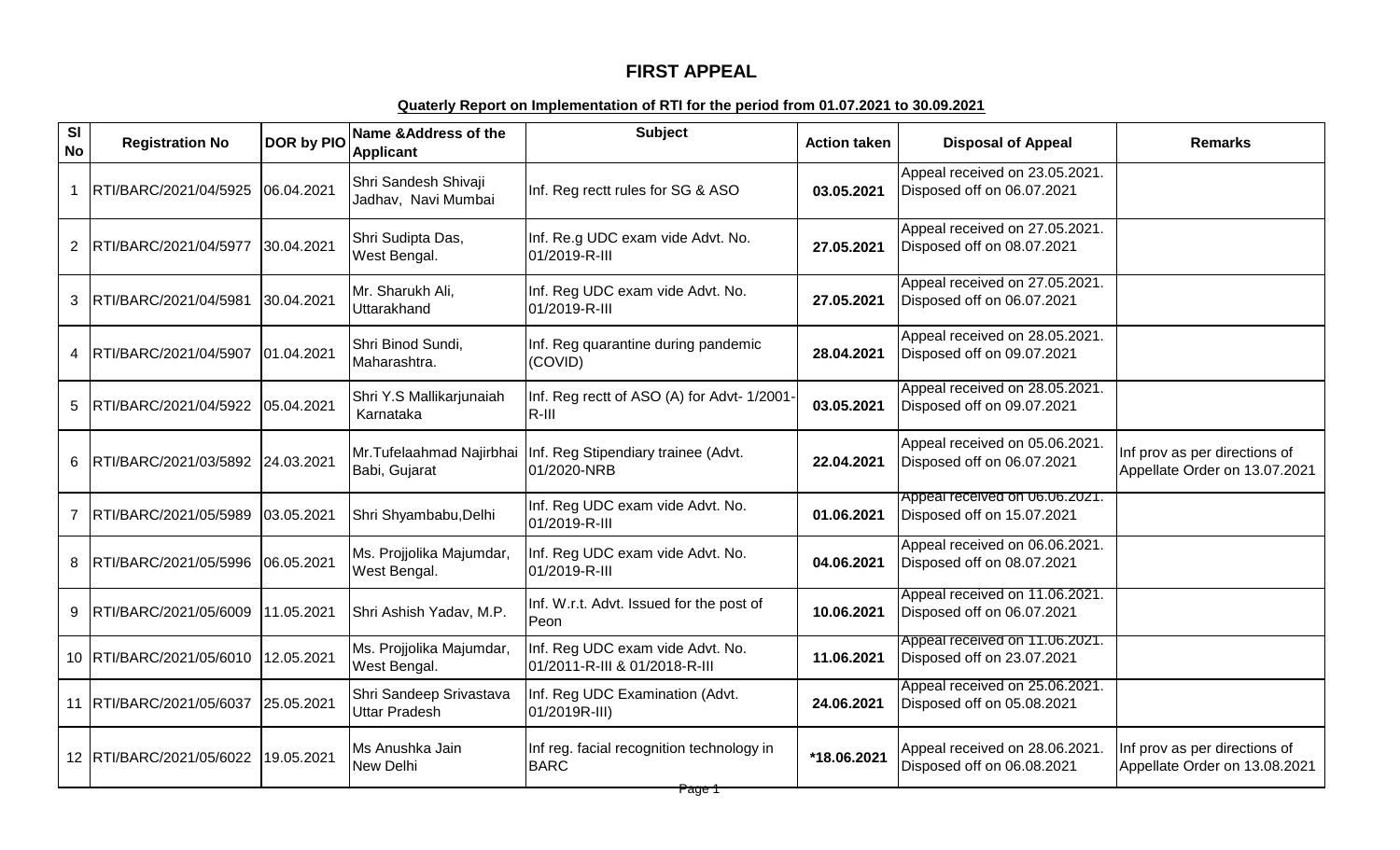**Quaterly Report on Implementation of RTI for the period from 01.07.2021 to 30.09.2021**

| SI<br><b>No</b> | <b>Registration No</b>              | <b>DOR by PIO</b> | Name & Address of the<br><b>Applicant</b>             | <b>Subject</b>                                                                                   | <b>Action taken</b> | <b>Disposal of Appeal</b>                                    | <b>Remarks</b> |
|-----------------|-------------------------------------|-------------------|-------------------------------------------------------|--------------------------------------------------------------------------------------------------|---------------------|--------------------------------------------------------------|----------------|
|                 | 13 RTI/BARC/2021/06/6058 04.06.2021 |                   | Shri Lalit Kumar<br><b>Uttar Pradesh</b>              | Inf. Reg Advt No. 01/2020(NRB)                                                                   | 25.06.2021          | Appeal received on 28.06.2021.<br>Disposed off on 06.08.2021 |                |
|                 | 14 RTI/BARC/2021/06/6069 08.06.2021 |                   | Shri Kunal<br>Haryana                                 | Inf. Reg. advt no. 01/2019(R-III)                                                                | 02.07.2021          | Appeal received on 02.07.2021.<br>Disposed off on 22.07.2021 |                |
|                 | 15 RTI/BARC/2021/06/6080            | 13.06.2021        | Ms. Sridevi V.,<br>Tamilnadu -                        | Inf. Reg. Tenders                                                                                | *09.07.2021         | Appeal received on 09.07.2021.<br>Disposed off on 09.08.2021 |                |
|                 | 16 RTI/BARC/2021/06/6090            | 16.06.2021        | Shri Kunal Mohan<br>Birwadkar<br>Maharashtra          | Inf. Reg divisions working on COVID<br>related activities                                        | 13.07.2021          | Appeal received on 15.07.2021.<br>Disposed off on 24.08.2021 |                |
|                 | 17 RTI/BARC/2021/06/6076 11.06.2021 |                   | Shri Swapnil Padmakar<br>Potdar, Maharashtra.         | Question papers and answer keys of all<br>rect. Exams                                            | $*09.07.2021$       | Appeal received on 08.08.2021.<br>Disposed off on 21.09.2021 |                |
|                 | 18   RTI/BARC/2021/07/6129          | 12.07.2021        | Shri Ankur Kumar<br><b>Uttar Pradesh</b>              | Inf. Reg TA of SC/ST who attending<br>examination on 21.02.2021 for Work<br><b>Assisant post</b> | *05.08.2021         | Appeal received on 16.08.2021.<br>Disposed off on 28.09.2021 |                |
|                 | 19 RTI/BARC/2021/07/6159            | 30.07.2021        | Shri Vithoba M Kankhar,<br>Maharashtra.               | Inf. W.r.t. Advt. No. 2/2019(R-II) for ASO<br>exam                                               | *25.08.2021         | Appeal received on 02.09.2021<br><b>Under Process</b>        |                |
|                 | 20 RTI/BARC/2021/07/6165 31.07.2021 |                   | Shri Vithoba Motiram<br>Kankhar, Maharashtra.         | Inf. w.r.t. Advt. No. 2/2019(R-II) for ASO<br>exam                                               | 27.08.2021          | Appeal received on 06.09.2021<br>Disposed off on 21.09.2021  |                |
| 21              | RTI/BARC/2021/08/6171               | 03.08.2021        | Shri Satyendra Yadav,<br>Madhya Pradesh.              | Inf. W.r.t. Advt. No. 2/2019(R-II) for ASO<br>exam                                               | 31.08.2021          | Appeal received on 16.09.2021<br><b>Under Process</b>        |                |
|                 | 22 RTI/BARC/2021/08/6173            | 04.08.2021        | Shri Manish Sudarshan<br>Tandon, Madhya Pradesh. exam | Inf. W.r.t. Advt. No. 2/2019(R-II) for ASO                                                       | 31.08.2021          | Appeal received on 08.09.2021<br><b>Under Process</b>        |                |
|                 | 23 RTI/BARC/2021/08/6181            | 07.08.2021        | Shri Vishal Varma<br>Madhya Pradesh                   | Inf. Reg ASO advertisment (No. 02/2019-<br>$R-II)$                                               | 02.09.2021          | Appeal received on 02.09.2021<br><b>Under Process</b>        |                |
|                 | 24 RTI/BARC/2021/08/6183 09.08.2021 |                   | Shri Rishabh Sharma<br>Rajasthan                      | Inf. Reg ASO advertisment (No. 02/2019-<br>$R-III)$                                              | 02.09.2021          | Appeal received on 28.09.2021<br><b>Under Process</b>        |                |